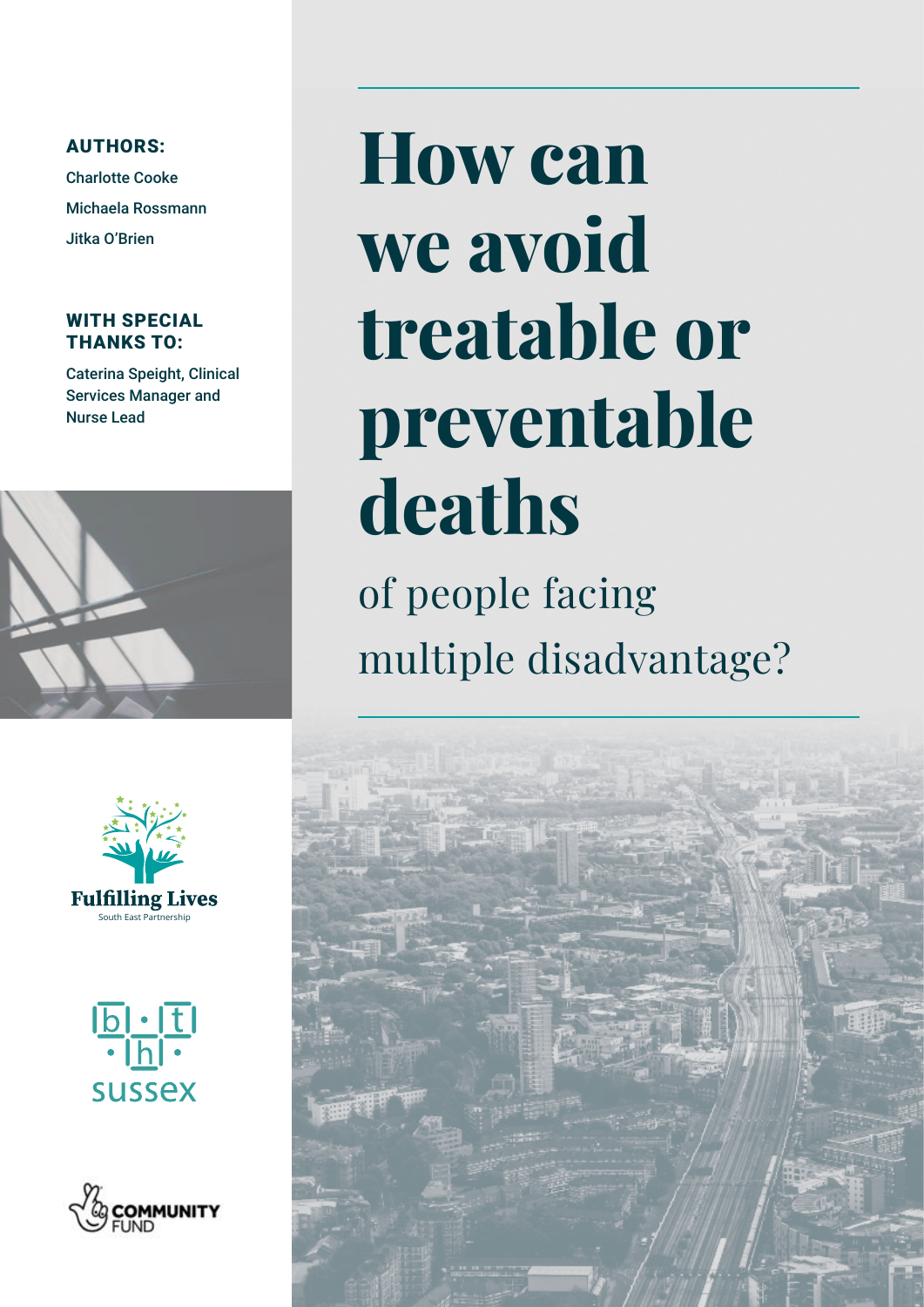### **CONTENTS**

| 2.4 RESTRICTED HEALTHCARE ACCESS  10                   |
|--------------------------------------------------------|
| 2.5 LACK OF WOMEN'S SPECIFIC HEALTHCARE  12            |
| 2.6 NEGATIVE HOSPITAL EXPERIENCES  15                  |
|                                                        |
| 3.1 IMPROVING PRIMARY HEALTHCARE ACCESS  16            |
| 3.2 IMPROVING WOMEN'S SPECIFIC HEALTHCARE SERVICES  17 |
| 3.3 IMPROVING HOSPITAL EXPERIENCES  18                 |
| 4. REFLECTIONS FROM A HEALTH PROFESSIONAL  19          |
|                                                        |
|                                                        |
|                                                        |
|                                                        |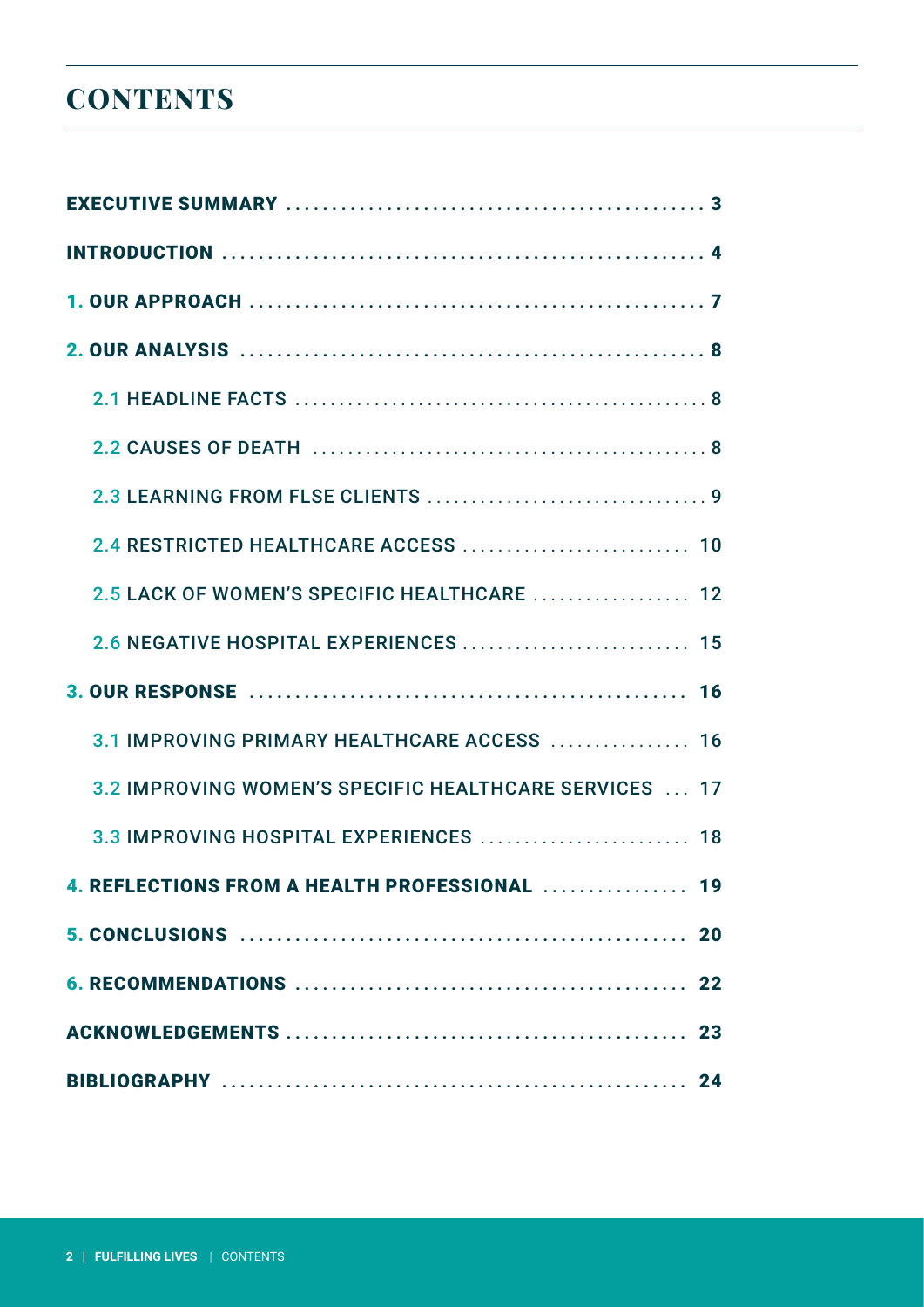### <span id="page-2-0"></span>**EXECUTIVE SUMMARY**

As a legacy to Fulfilling Lives South East (FLSE), this report highlights the deaths of people facing multiple disadvantage who were supported by FLSE over the past seven years. The report focuses on those clients who died from treatable or preventable causes, if they had received earlier intervention.

Firstly, we consider some of the reasons why people facing multiple disadvantage are at such a high risk of premature death. From the 12 clients who died (out of a 118 total caseload), our data (from death certificates) finds that six clients died of non-communicable diseases (NCD) in hospital. All of these clients died from alcohol and substance related diseases. Secondly, our case studies demonstrate that childhood trauma and neglect often continue into adulthood, linked to an increased risk of physical and mental health problems. Thirdly, our case studies of the clients who died from 'natural causes', as well as our wider caseload, emphasise the barriers faced in the existing healthcare system by people with multiple and complex needs (MCN).

A healthcare professional provides insightful reflections, not least that earlier interventions could have slowed down or prevented premature deaths of people with MCN for some of her patients.

### OUR REPORT CONCLUDES THAT:

- healthcare access is **restricted** and often inadvertently excludes people with MCN
- **women** are disproportionately affected by complex needs and related premature death
- people with MCN experience **stigmatising practice** and **negative hospital experiences** because of a system which does not recognise trauma and multiple disadvantage

| _______                                                                                                               |
|-----------------------------------------------------------------------------------------------------------------------|
| <b>Contract Contract Contract Contract Contract Contract Contract Contract Contract Contract Contract Contract Co</b> |
| ________                                                                                                              |
|                                                                                                                       |

### OUR KEY MESSAGES ARE:

- **Community-based healthcare** and earlier intervention for people facing multiple disadvantage **saves lives and reduces costs.**
- People with MCN face barriers accessing healthcare.
- **Third sector non-clinical assertive outreach is not enough**, particularly for physical and mental health needs.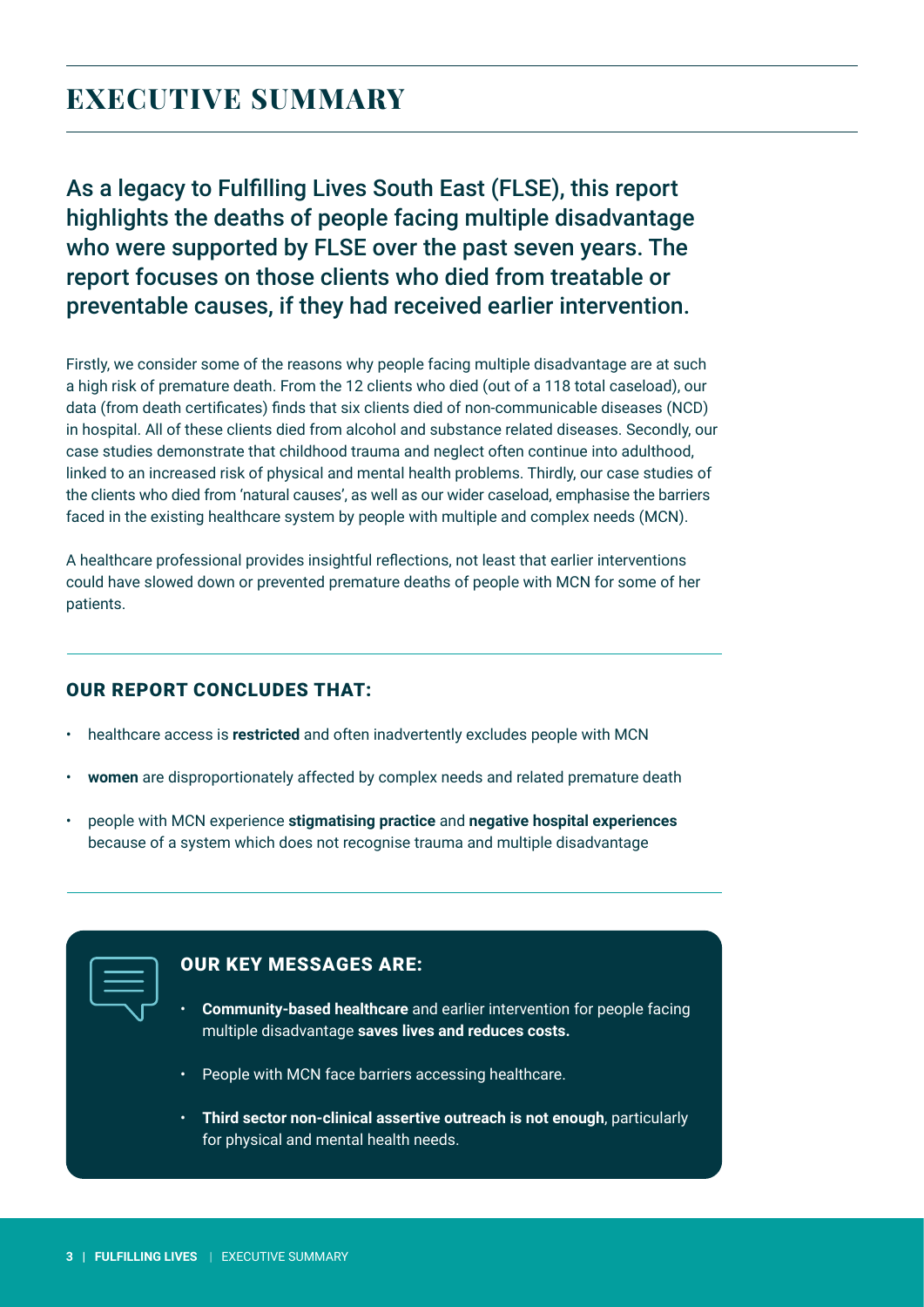### <span id="page-3-0"></span>**INTRODUCTION**

Individuals facing multiple disadvantage are more likely to experience premature death compared with the general population (Aldridge, 2018). With some of the most complex cases, Fulfilling Lives South East (FLSE) had the highest mortality rate across the national programme. **Restricted access to healthcare** is a recurring theme in our casework; client data signals that many clients have **multiple long-term chronic conditions** and **female clients** have more complex and chronic conditions compared to men.

We know from our project's work that there are high levels of repeat attendance at A&E for FLSE clients. The highest attendance for a client who died on our caseload was 22 A&E attendances over a three-year period, with 12 attendances in one year as a maximum. Across the whole FLSE caseload, A&E attendances were even higher with one client attending A&E 44 times in one year and other clients attending between 20-33 times within the space of one year. Healthcare services are often unable to meet the needs of clients experiencing multiple disadvantage, without significant intervention from support workers.

#### OUR CLIENTS' EXPERIENCES:

- Problems accessing GP and outpatient appointments.
- Lack of joined-up services, without processes in place for healthcare services to communicate with agencies supporting clients, especially on discharge from hospital.
- Stigmatising practice.
- Severely restricted access to healthcare services, because of being put on the 'Special Patients Scheme', for clients who have had a previous violent or aggressive episode in a healthcare environment (now under review by [Healthwatch\)](https://www.healthwatch.co.uk/).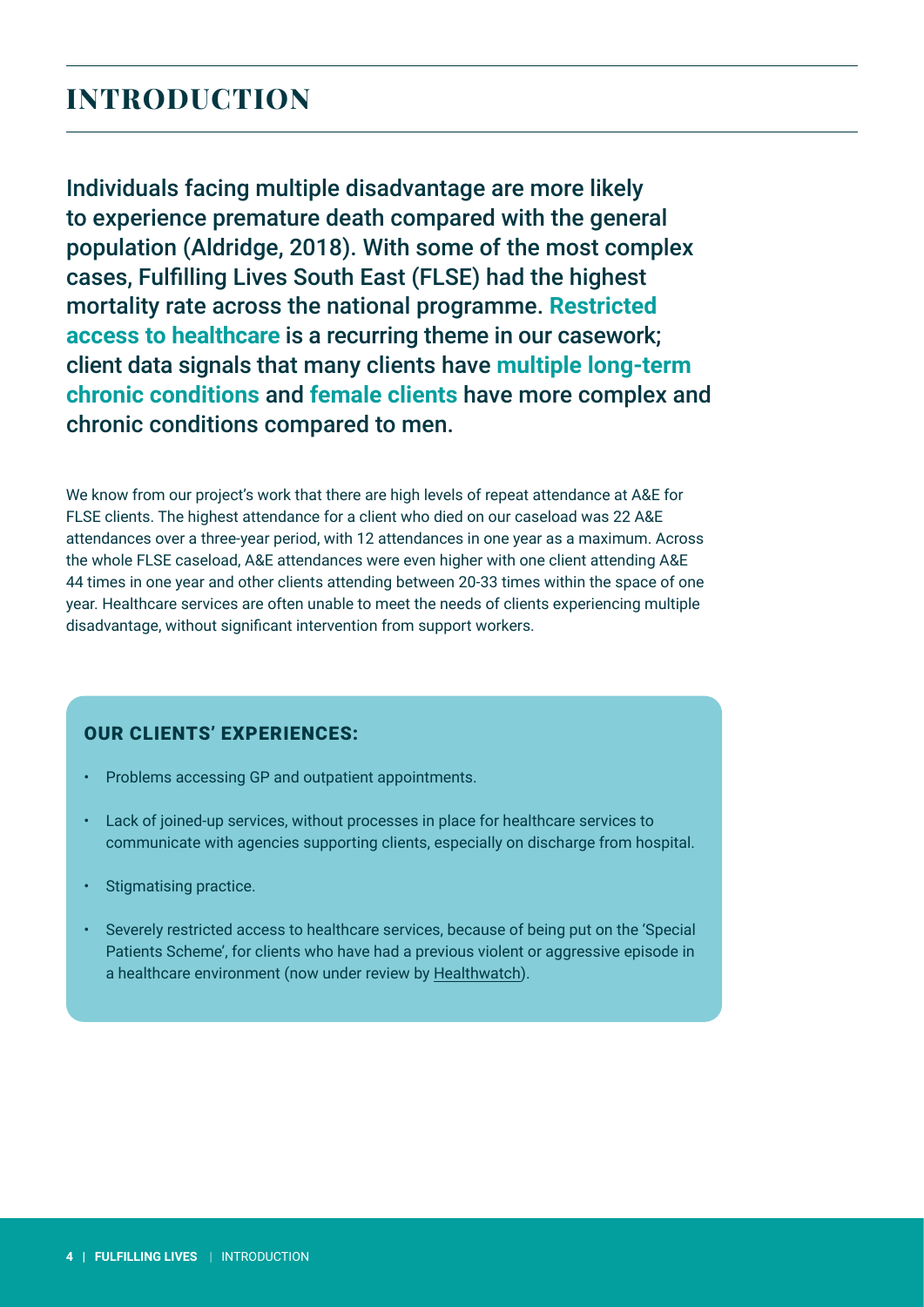A healthcare system which does not meet the needs of people experiencing multiple disadvantage also comes at a high financial cost. From the information we could establish about costs of medical appointments for all our 118 clients (calculated with the [Greater](https://www.greatermanchester-ca.gov.uk/what-we-do/research/research-cost-benefit-analysis/)  [Manchester Combined Authority Research Team tool](https://www.greatermanchester-ca.gov.uk/what-we-do/research/research-cost-benefit-analysis/)), based on an average yearly caseload of 47 clients, the highest annual levels were:



### A&E ATTENDANCES

**141 attendances, costing £23k**

**44 separate attendances by an individual, costing £7k**

### HOSPITAL INPATIENT STAYS

| - 1 | -- |  |
|-----|----|--|

**126 days, costing £130k**

**73 days in total by an individual client, costing £76k**

### MENTAL HEALTH HOSPITAL INPATIENT STAYS



**632 days, costing £271k**

**92 days in total by an individual client, costing £39.5k**

### The total highest annual average for all three medical services above, based the average caseload of **47**, was **£170.5k**. This amounted to **£3.6k** per person per year.

Our client work and collaborations with local agencies has indicated that community-based healthcare and earlier intervention for people facing multiple disadvantage could potentially save lives, ensure their needs are better met, thus reducing healthcare costs (see examples in [sub-section 2.4](#page-9-0)).

FLSE's report responds to Making Every Adult Matter's (MEAM) recommendation in their [recent](#page-23-0)  [review](#page-23-0), to initiate and develop local review processes for these tragic and needless deaths of people facing multiple disadvantage.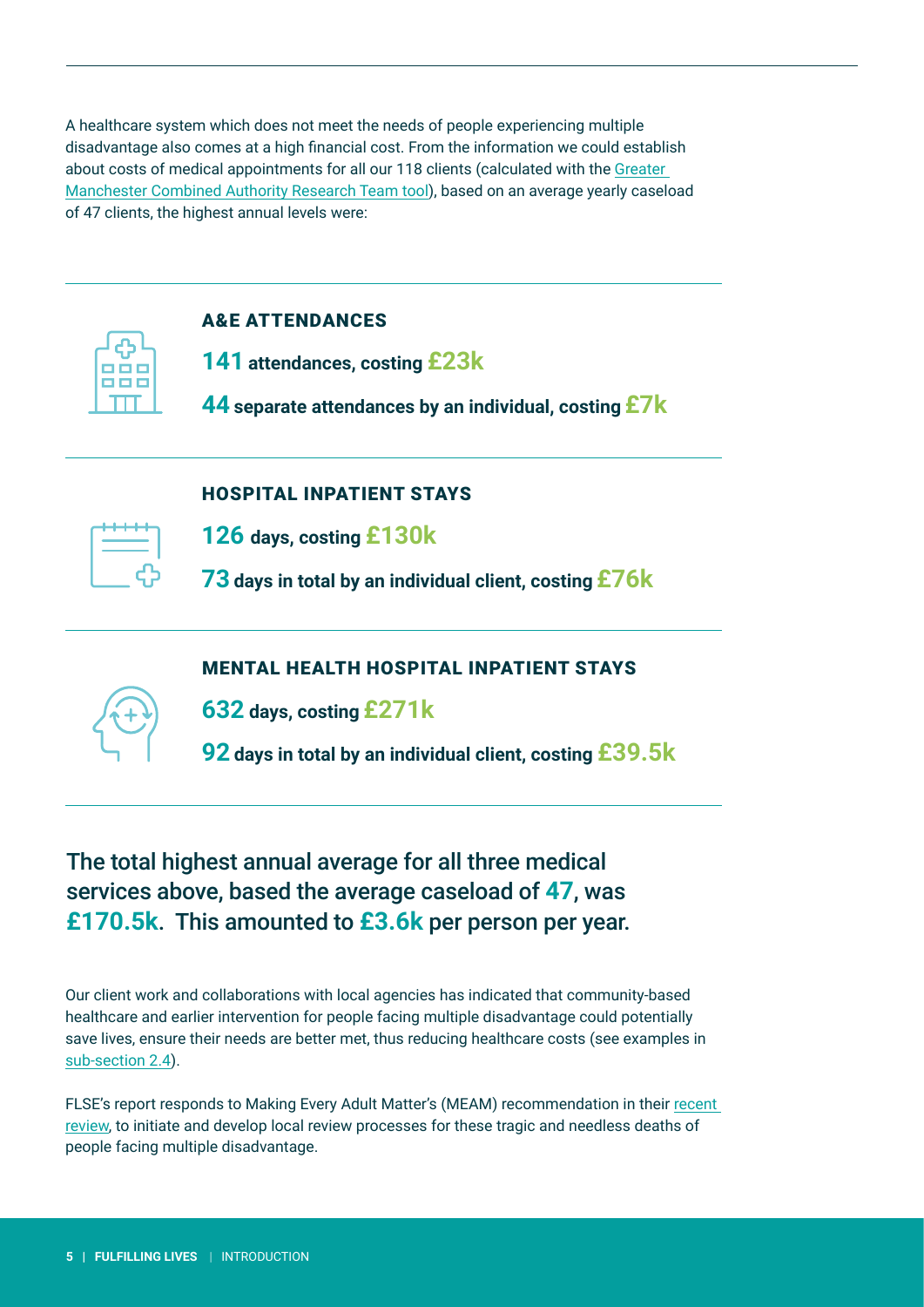As highlighted in the [Chief Medical Officer's Annual Report 2021](https://www.gov.uk/government/publications/chief-medical-officers-annual-report-2021-health-in-coastal-communities) which focuses on deprived coastal communities, the wider determinants of health are the most significant factors influencing health outcomes (80% according to [NHS research](https://www.england.nhs.uk/expo/wp-content/uploads/sites/18/2018/09/13.45-Population-health-analytics-P7J.pdf)). These include education, housing, transport, and leisure. There is also a need to provide more coordinated joined-up care for an increasing number of people experiencing multiple and complex needs (MCN), which works around their needs, not within organisational silos. FLSE operates in Brighton & Hove, Hastings and Eastbourne and strongly supports Prof. Chris Whitty's conclusions that health problems of coastal communities must be dealt with at national, regional, and local levels. By improving the health of coastal communities, the median health and wellbeing of the national population would be significantly improved. FLSE supports the latest **population health** approach, in line with Prof. Whitty's report, to reducing health inequalities through a **holistic integrated care system.**

### OUR REPORT HIGHLIGHTS:

- Some of the reasons why, in our experience and from recent research, people facing multiple disadvantage are at such a high risk of premature death.
- Analysis of FLSE's data on clients who died prematurely in hospital, supported by case studies.
- Insights from a healthcare professional.
- Recommendations for future action.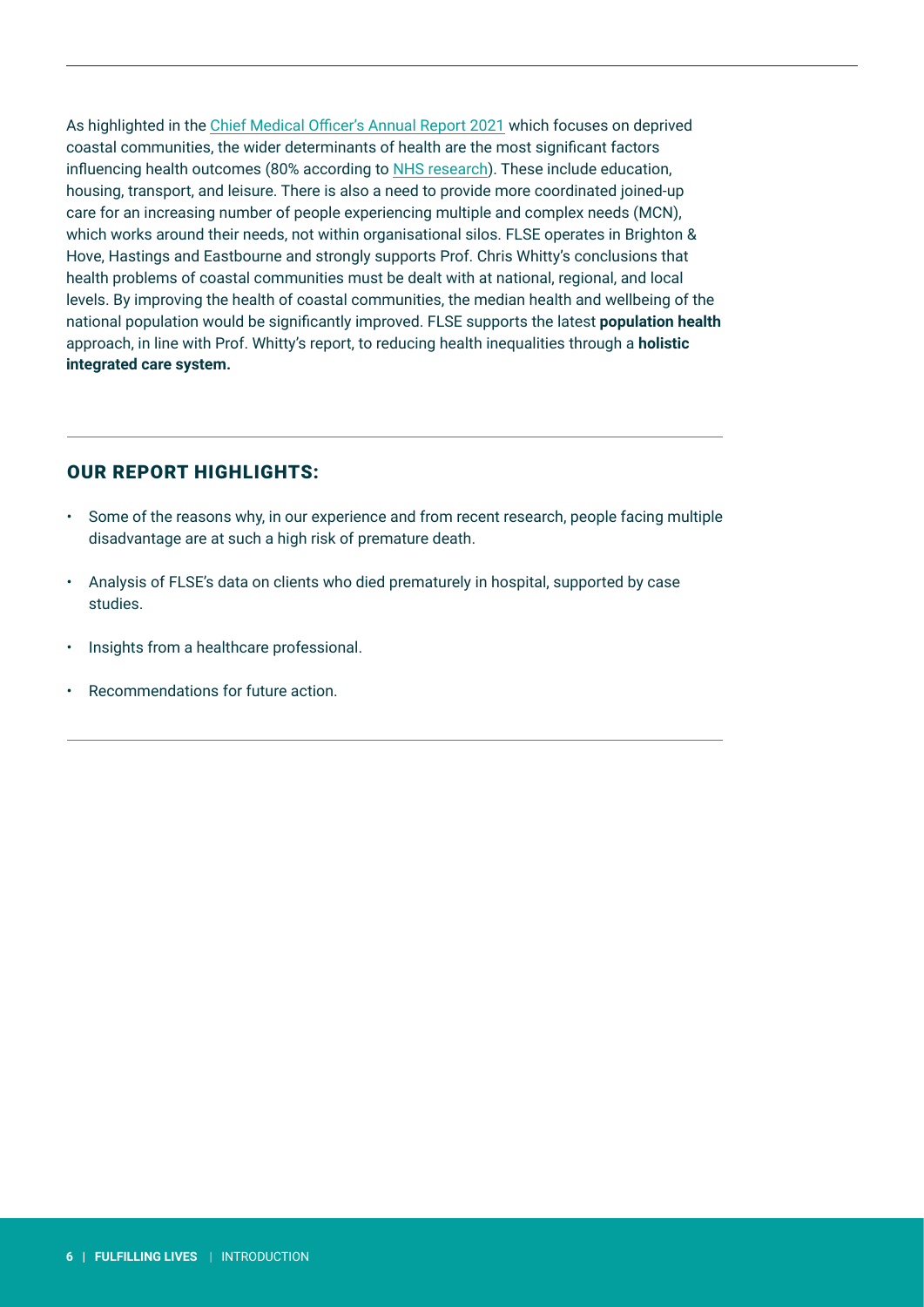### <span id="page-6-0"></span>**1. OUR APPROACH**

We collated and analysed data on the **12 out of 118** clients who died whilst on our caseload. We decided to focus on the seven clients who died in hospital, as six of these clients died from treatable and preventable causes had they received earlier intervention. The deaths of these clients were not investigated as they were considered to be from 'natural causes' (compared with the five sudden deaths at home which involved an inquest).

We gathered and analysed data and case studies of our clients who died; supported by wider data and casework from all our clients, and a reflection from a healthcare professional with an inside perspective.

According to MEAM's report, recent research suggests there is a certain 'normalisation of death' amongst local communities who face multiple disadvantage due to the high mortality rate within their peer group. We want to highlight this attitude as it should not be accepted as the norm, and such high mortality rates at such a young age need to be investigated. Our analysis presents an opportunity to create change and prevent this in future.

In this report, we use the internationally recognised definition of 'preventable mortality', developed by the Organisation for Economic Cooperation and Development [\(OECD](https://www.oecd-ilibrary.org/sites/3b4fdbf2-en/index.html?itemId=/content/component/3b4fdbf2-en)), which is: "deaths that can be mainly avoided through effective public health and primary prevention interventions". 'Treatable (or amenable) mortality' is defined as "deaths that can be mainly avoided through timely and effective healthcare interventions, including secondary prevention and treatment".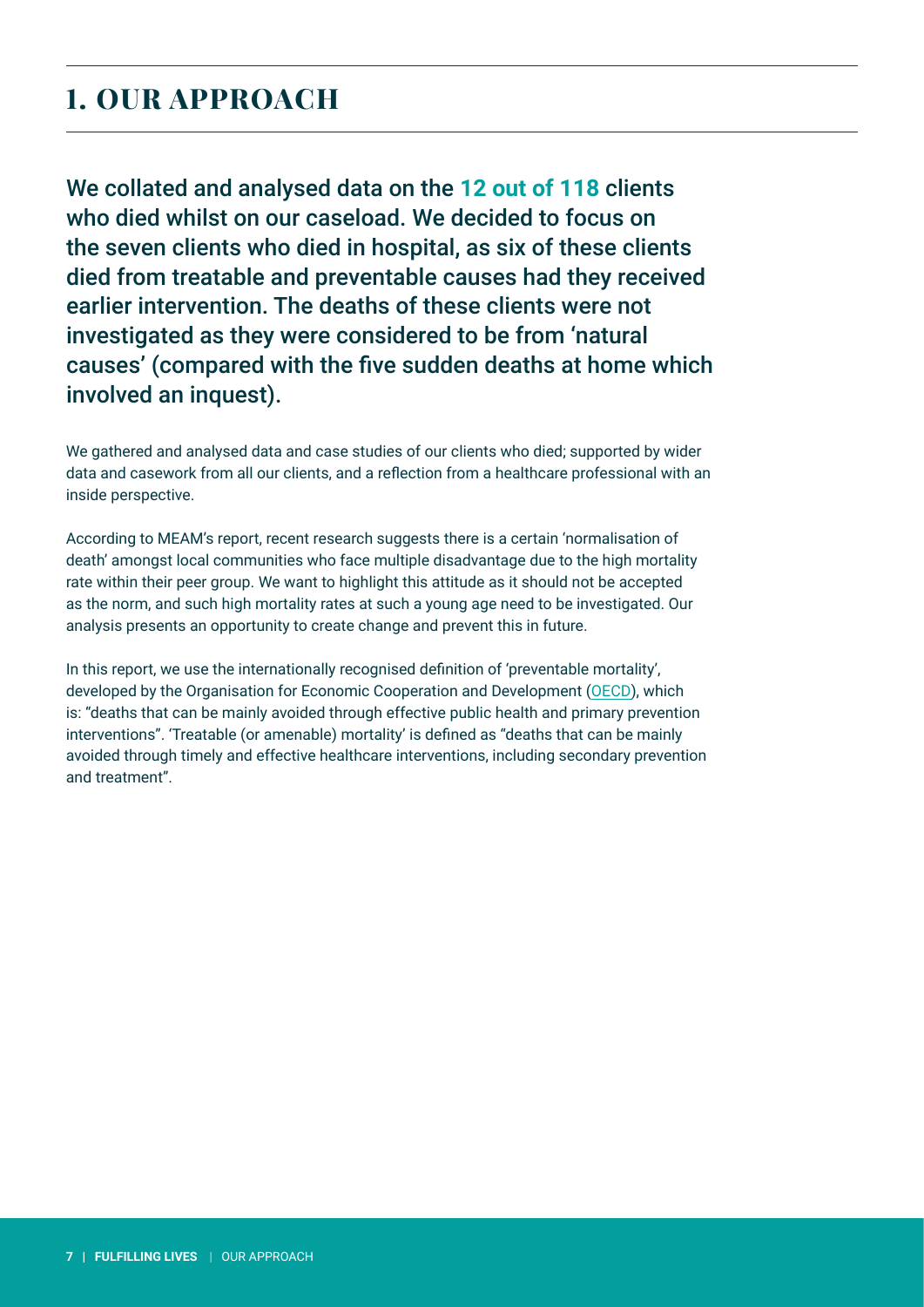### <span id="page-7-0"></span>**2. OUR ANALYSIS**

### 2.1 HEADLINE FACTS

FLSE's key data:



**13% of FLSE clients died (12 out of 118)** compared with **6%** nationally (an average of 18 client deaths out of a 339 average client caseload for similar national MCN programmes)



**50% of FLSE caseload (6 clients) died in hospital from natural causes**  connected to substance and alcohol misuse

**Only 14% of deaths in hospital from natural causes (1 client) required an inquest,** compared with **100%** for sudden deaths at home (6 clients)

### 2.2 CAUSES OF DEATH

Table 1 sets out the primary causes of death for all 12 clients (in bold), as well as any contributing factors listed beneath.

#### TABLE 1 CAUSES OF DEATH FOR FULFILLING LIVES SOUTH EAST CLIENTS

| <b>INQUEST NOT HELD</b>                                                                                           | <b>INQUEST HELD</b>                                                                                        |
|-------------------------------------------------------------------------------------------------------------------|------------------------------------------------------------------------------------------------------------|
| <b>HOSPITAL DEATHS</b>                                                                                            | <b>NON HOSPITAL DEATHS</b>                                                                                 |
| End stage decompensated alcoholic liver disease<br>Chronic pancreatitis, cerebral atrophy                         | <b>Fatal toxicity of heroin</b><br>Anxiety                                                                 |
| Hypoxic brain damage, cardiac arrhythmia with cardiac<br>arrest, cirrhosis of the liver<br>Steatosis of the liver | <b>Hanging</b><br><b>None</b>                                                                              |
| Multiple organ failure, Cirrhosis of the liver and<br>pneumonia<br><b>None</b>                                    | Hypovolaemic shock, Intra-abdominal haemorrhage,<br><b>Traumatic splenic laceration</b><br>Liver cirrhosis |
| Sepsis of unknown origin<br>Chronic liver disease, chronic pancreatitis                                           | <b>Mixed drug toxicity</b><br>None                                                                         |
| Sepsis, Bronchopneumonia<br>Intravenous drug user, acute kidney injury, metabolic<br>acidosis                     | Small intestinal ischaemia and multiple drug toxicity<br>Intestinal adhesions                              |
| Spontaneous bacterial peritonitis, decompensated                                                                  | <b>HOSPITAL DEATHS</b>                                                                                     |
| liver cirrhosis<br><b>None</b>                                                                                    | <b>Methadone toxicity</b><br>None                                                                          |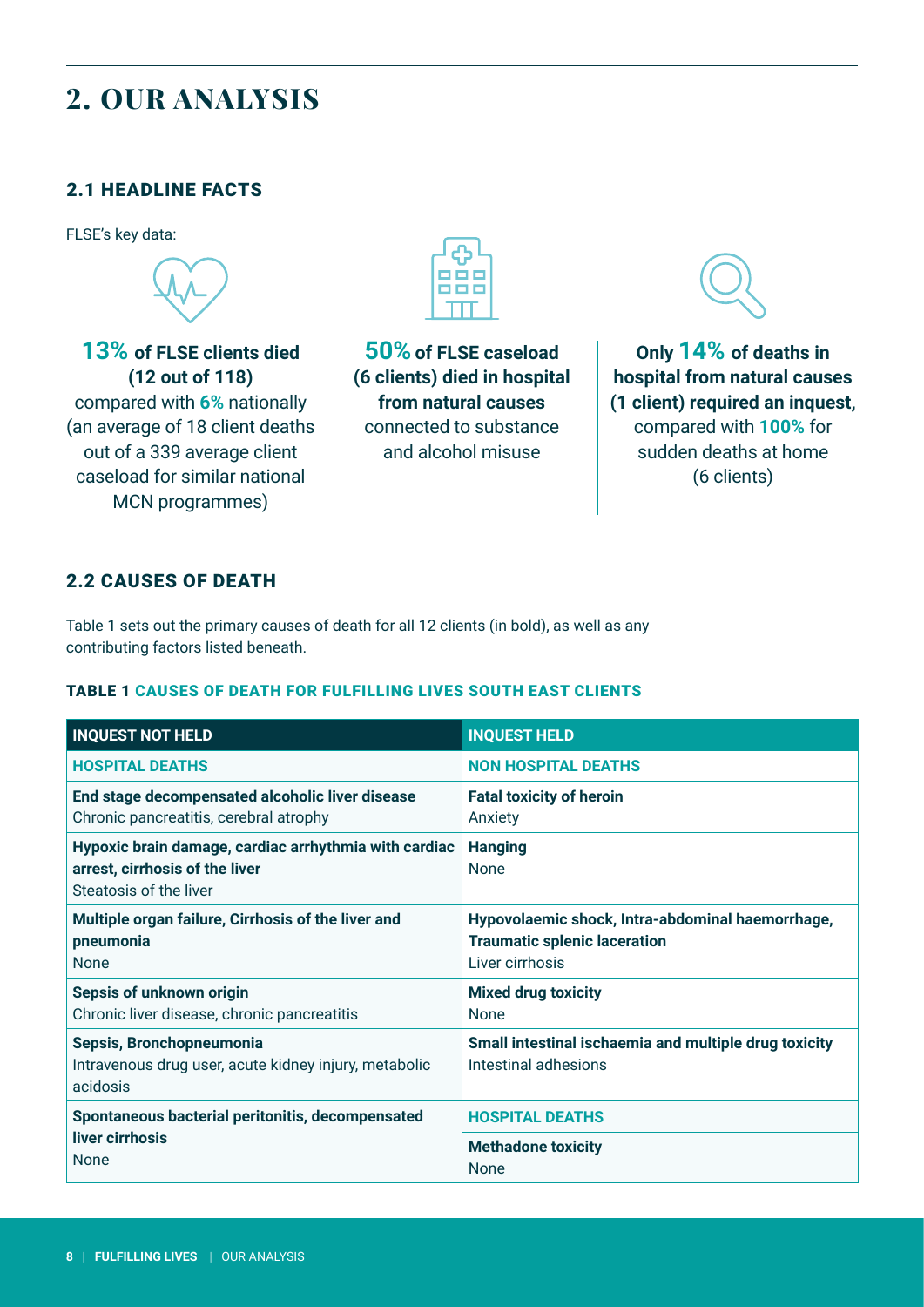<span id="page-8-0"></span>From the 12 clients who died:

- **Seven clients died in hospital** from **preventable or treatable causes** if earlier intervention had been made.
- **Six out of seven clients** who died in hospital **did not involve an inquest** and so no local authority review was undertaken regarding their deaths.
- For all **seven** cases, contributing factors were diseases related to long term alcohol and substance use.

The World Health Organisation uses three main categories for causes of death:

- **•** *Non-Communicable* including heart disease, stroke, cancer, diabetes, chronic lung disease and mental health conditions.
- **•** *Communicable* which are infectious or transmissible diseases.
- **•** *Injuries.*

All our clients who died from natural causes in hospital were because of **non-communicable diseases (NCD) and conditions.** This forms part of a global rise in NCD, responsible for **70%** of deaths worldwide, as a result of tobacco use, physical inactivity, the harmful use of alcohol and unhealthy diets.

### 2.3 LEARNING FROM FLSE CLIENTS

Our case studies on all clients demonstrate that childhood trauma and neglect perpetuate into adult life and can often lead to self-neglect of mental and physical health needs. A total of 338 highly complex individuals were referred to FLSE throughout the project between 2015 – 2021. Out of 118 clients who were taken onto the FLSE caseload, 75% (88 clients) had a disability. The most common disability was mental health problems (84%), followed by progressive and chronic illness (26%) and issues with mobility (26%). In total, 80% of clients on the caseload reported suffering from physical health problems, often multiple issues. The top five most common health issues experienced related to bones and joints, liver conditions, dental problems, skin/wound infections, breathing problems and chest pain.

Our data and case studies from the clients who have passed away clearly demonstrate significant and disproportionate health concerns, compared with the general population. For example, 22% of the UK's population reported a disability in a recent [UK](https://www.gov.uk/government/statistics/family-resources-survey-financial-year-2019-to-2020)  [government survey](https://www.gov.uk/government/statistics/family-resources-survey-financial-year-2019-to-2020) (2019-20), compared with 75% of our clients. Such a high level of disability, as well as

progressive and chronic illnesses puts people with multiple and complex needs at a distinct disadvantage in a healthcare system designed to cater for the majority. Recent studies indicate that people with multiple and complex needs, as well as people with disabilities, often have lower quality of life, increased risk of premature death, and may need considerable NHS support. [The](https://www.health.org.uk/sites/default/files/upload/publications/2018/Understanding%20the%20health%20care%20needs%20of%20people%20with%20multiple%20health%20conditions.pdf)  [Health Foundation](https://www.health.org.uk/sites/default/files/upload/publications/2018/Understanding%20the%20health%20care%20needs%20of%20people%20with%20multiple%20health%20conditions.pdf) found that the healthcare system is hampered by a lack of information about the conditions that people have and their existing care arrangements or contact with healthcare services. From our case studies, this report highlights several barriers faced by people with MCN, which mean that they experience exclusion from the healthcare system.

The three main themes which arose from our analysis were:

- **Restricted healthcare access**
- **Lack of women's healthcare,** and
- **Negative hospital experiences**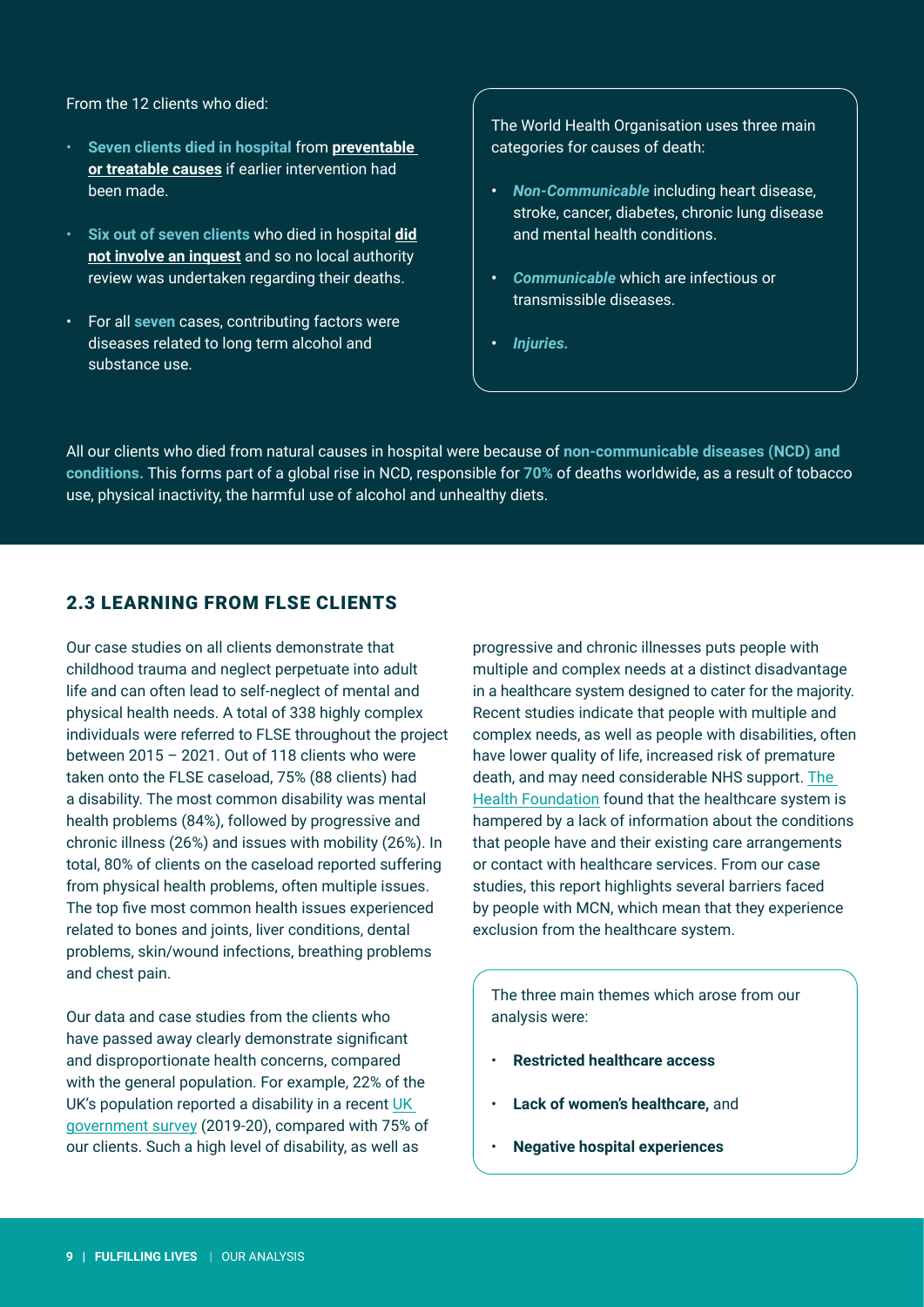### <span id="page-9-0"></span>2.4 RESTRICTED HEALTHCARE ACCESS

Our data reveals that the clients who passed away in hospital from natural causes had a markedly higher attendance at A&E in the time leading up to their deaths, compared with those who died suddenly. This would suggest that the clients who died in hospital were attempting to engage with healthcare services, particularly for their physical health.

However, our case studies of the clients who died from natural causes demonstrate that they faced several barriers to accessing primary and secondary healthcare. These include a lack of flexible, joined-up services, eligibility criteria and past experiences which deterred or prevented clients from accessing treatment.

Diagram 1 below demonstrates how our clients' causes of death can spiral from a lack of early intervention by healthcare and other services.

### 66

*"I'm really scared that I will end up not capable of speaking and losing my eyesight. I really want to get to appointments but will need reminding".*

**FULFILLING LIVES CLIENT**

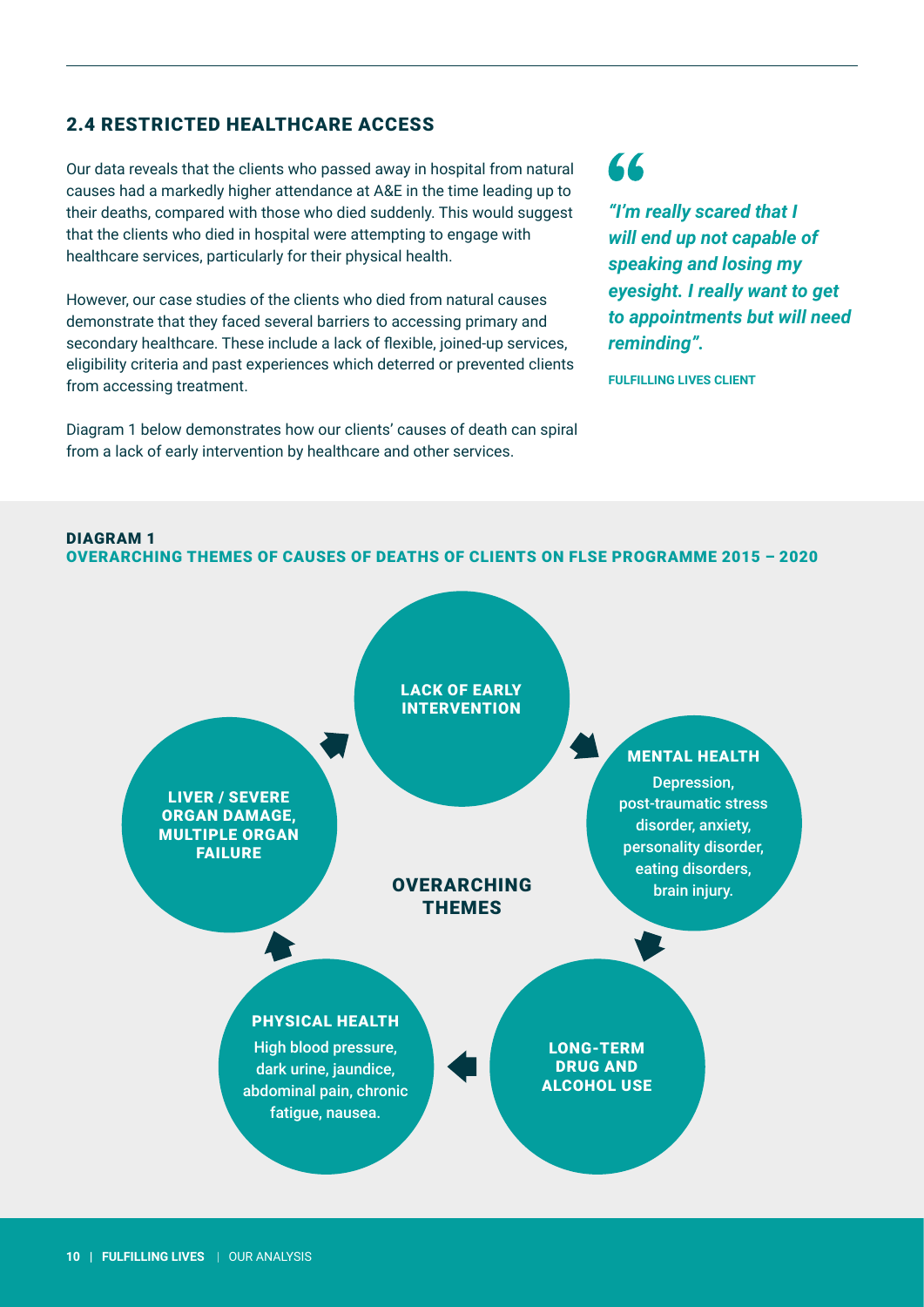These are specific examples of the barriers faced by clients who died from natural causes in hospital:

| <b>BARRIER</b>                                                       | <b>REASON / CIRCUMSTANCES</b>                                                                                                                                                                                                                                                                                                                                                                                                               |
|----------------------------------------------------------------------|---------------------------------------------------------------------------------------------------------------------------------------------------------------------------------------------------------------------------------------------------------------------------------------------------------------------------------------------------------------------------------------------------------------------------------------------|
| Difficulties travelling to hospital.                                 | Reliant upon abusive and controlling partner for transport to hospital to treat<br>and manage a chronic condition (Hepatitis C).                                                                                                                                                                                                                                                                                                            |
| Inflexible appointment times.                                        | Appointments for vital Hepatitis C treatment only available once a week, at set<br>times. The client had problems with time management, due to homelessness<br>and active addiction. Only 3 appointments attended, with significant support<br>from a FLSE worker. Client dropped out of contact as she lost her mobile<br>phone, and the hospital could not deliver messages easily.                                                       |
| Lack of knowledge about<br>treatment.                                | Client had a lack of knowledge about her treatment for Hepatitis C and had<br>fears it would be like chemotherapy, as she was reliant on street community for<br>her knowledge around this.                                                                                                                                                                                                                                                 |
| Fear of GP and hospital<br>appointments, due to past<br>experiences. | Client A stated that she hated hospitals and found the appointments really<br>challenging.                                                                                                                                                                                                                                                                                                                                                  |
|                                                                      | Client B had problems waiting in reception for GP appointments and at A&E,<br>when intoxicated and due to a controlling partner. She often left without<br>treatment.                                                                                                                                                                                                                                                                       |
|                                                                      | Client C actively avoided going to the GP but agreed to have his blood pressure<br>checked at a drop-in service, after which he started to visit the GP. The<br>nurse, receptionist and GP all took a person-centred approach and were non-<br>judgemental. The client started to visit twice a week and even arranged some<br>of his own appointments. However, he became too unwell and decided to stop<br>attending just before he died. |
| Lack of eligibility for healthcare<br>services.                      | Client who could not manage her physical health was recommend by the<br>Multi-Disciplinary Team to an out-of-hospital team. However, the client was not<br>accepted due to her drug misuse. She was referred to a 'High Risk User' clinic,<br>for which the post was not yet in place.                                                                                                                                                      |



Third sector non-clinical assertive outreach (as modelled by FLSE and other programmes) was not able to solve the healthcare barriers listed in the table above. Whilst assertive outreach for people with MCN can yield significant improvements in areas such as drug and alcohol, housing, prison release and domestic abuse, there is less evidence to demonstrate much improvement in physical health.



From our data, using the **Homeless Outcomes Star™** tool which measures the strengths and support needs of people using homelessness services, **physical health**  scored the (joint) lowest level of improvement over the time clients were on the programme. On average, clients improved in every other area and **emotional and mental health** was the third least improved area.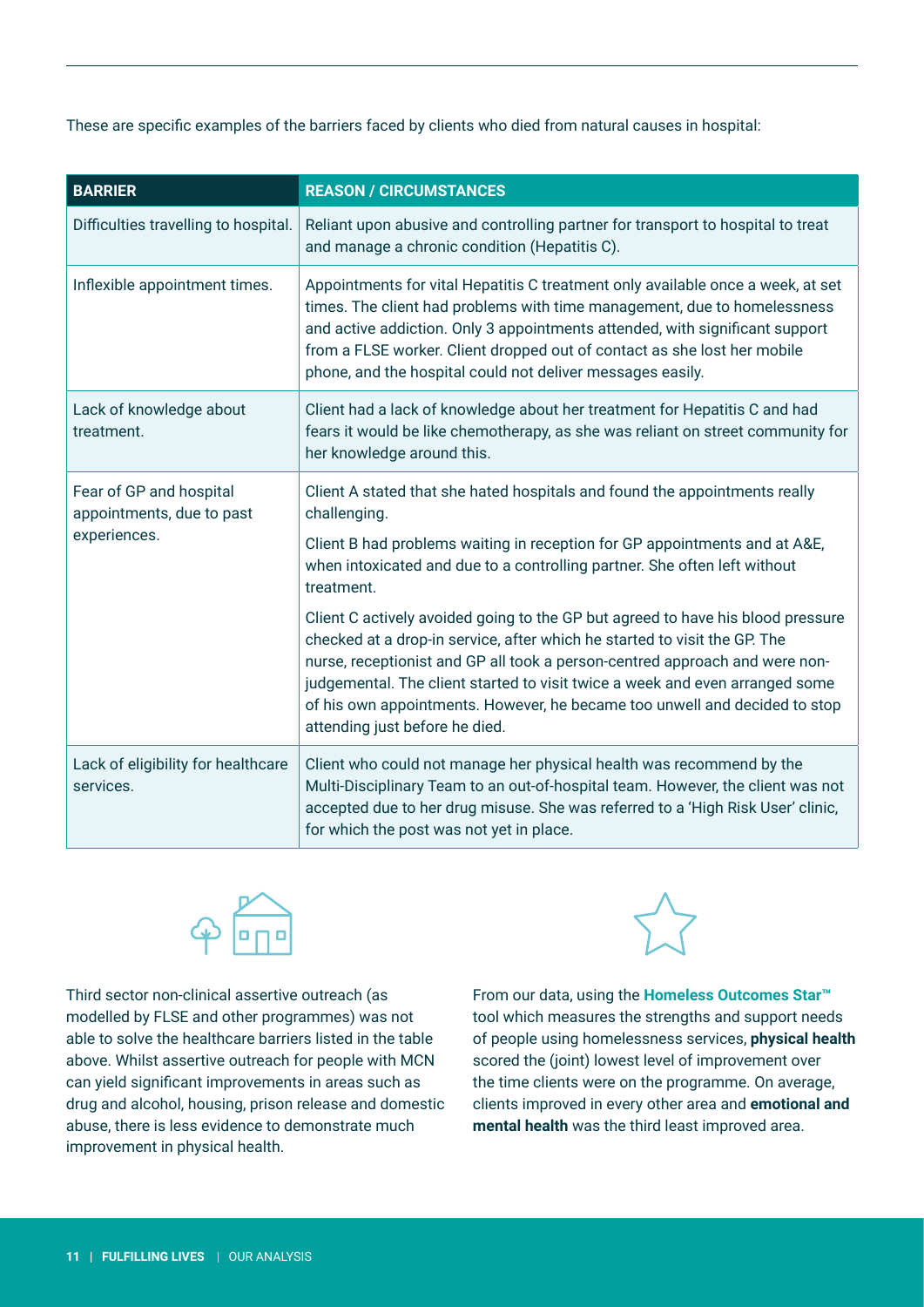### <span id="page-11-0"></span>2.5 LACK OF WOMEN'S SPECIFIC HEALTHCARE

Our data found that:

- Of all the Fulfilling Lives South East clients who died in hospital of preventable or treatable conditions; **75%** were women (6 clients), compared with **25%** who were men (one client).
- Of all the FLSE female clients who died, **100%** were from preventable or treatable causes in hospital, without inquest or further investigation.
- The average age when clients died was **slightly higher for women** (42 years), compared with men (41 years).

What does this mean about healthcare for women who face multiple disadvantage? As women, do they experience additional levels of health inequalities?

Our project believes that women facing multiple disadvantage are more likely to have more complex health issues and are more at risk of premature death. Our client work suggests the healthcare system struggles to meet their needs even more so than men facing multiple disadvantage. Our case studies below highlight the complex trauma experienced by women who received support from across FLSE, culminating in very complex health needs. This evidence clearly illustrates why women's specific healthcare services are paramount and could ultimately reduce or prevent premature deaths of women facing multiple disadvantage.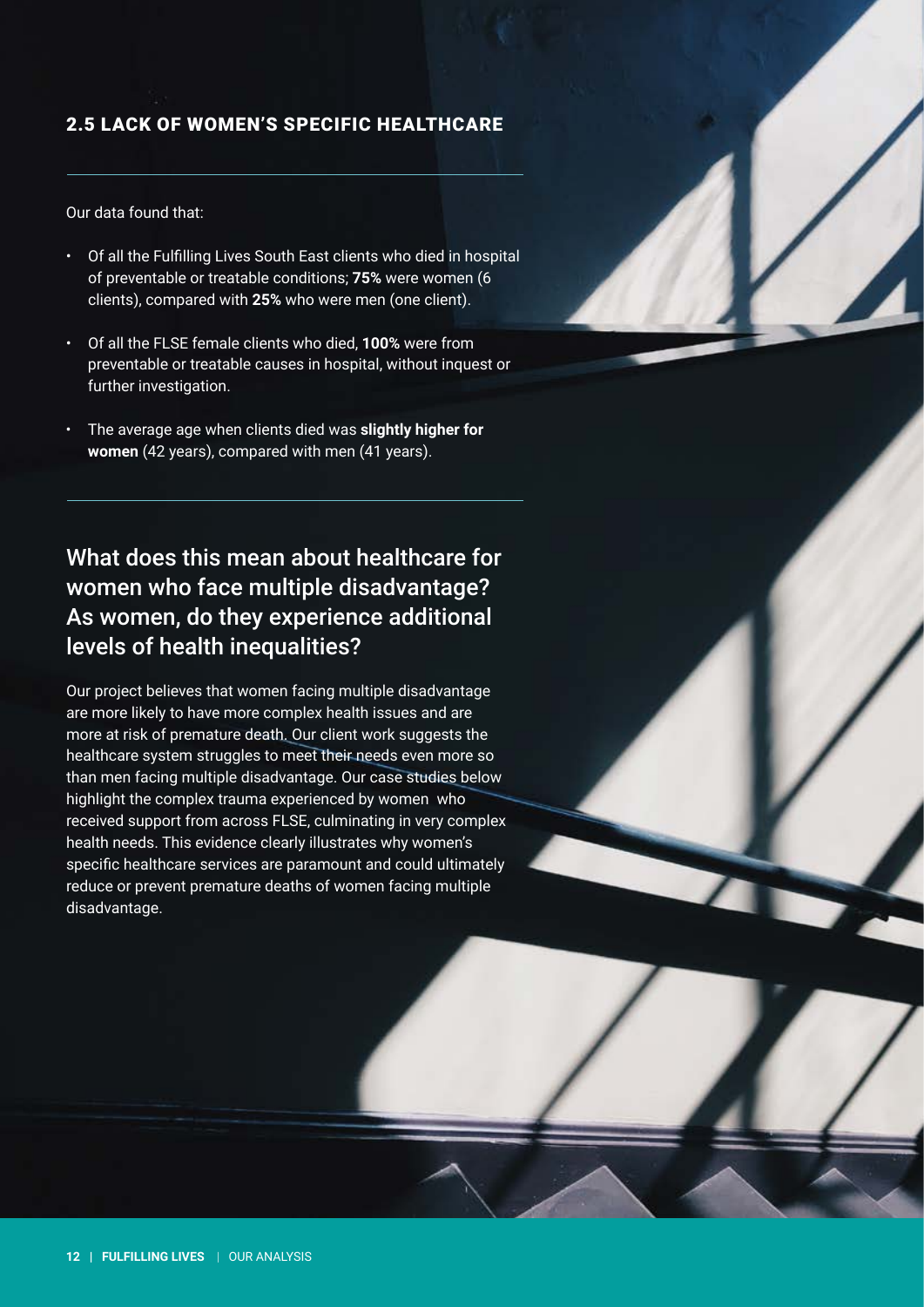

### CASE STUDY: COMPLEX HEALTH

Bella had been using alcohol and substances including class A drugs daily from a young age due to childhood abuse and early traumas contributing to poor mental health, self-harm, and suicidal ideation. Bella had significant, long, and enduring health needs, including epilepsy, COPD and Hepatitis C. During her last years, Bella was a patient under the Special Allocation Scheme (SAS) at her GP surgery. Whilst this meant there were limitations on when appointments could be scheduled, Bella appreciated the extra time to explain her concerns and complexity of her health issues.

There was real difficulty in getting a 'balance' for Bella and her healthcare due to the active addiction, insecure housing, abusive relationship, complexity of her medications and physical issues. Bella was classed as needing palliative care by the SAS GP.

Bella said that she wanted to engage with her treatment but found hospitals very challenging and it was almost impossible to make appointment times due to being homeless and in active addiction. We might reflect on the complexity of Bella's different health issues, and whether there was a clear treatment pathway for health professionals to follow given her other, more pressing, support needs (e.g. housing and addiction). To put this in context, Bella attended six hospital appointments and was hospitalised three times in the last two years of her life. During the five-year period of FLSE support, Bella had 149 contacts with substance misuse services (averaging 7.8 contacts per quarter) and four presentations at A&E in the year leading up to her death (12 in total over the five-year period).

We might reflect that to treat and support a client like Bella there needs to be an incredibly robust multi-agency disciplinary approach which is often marred by the clients' disengagement due to their complexities. A multi-agency approach that would work flexibly with complex clients, not discharging MCN clients upon missed appointments which often lead to cancellations of referrals to specialist treatments.

Bella sadly passed away suffering from many complex physical issues in her early 40's.



#### BELLA'S PRESENTATIONS AT A&E AND DRUG/ALCOHOL SERVICES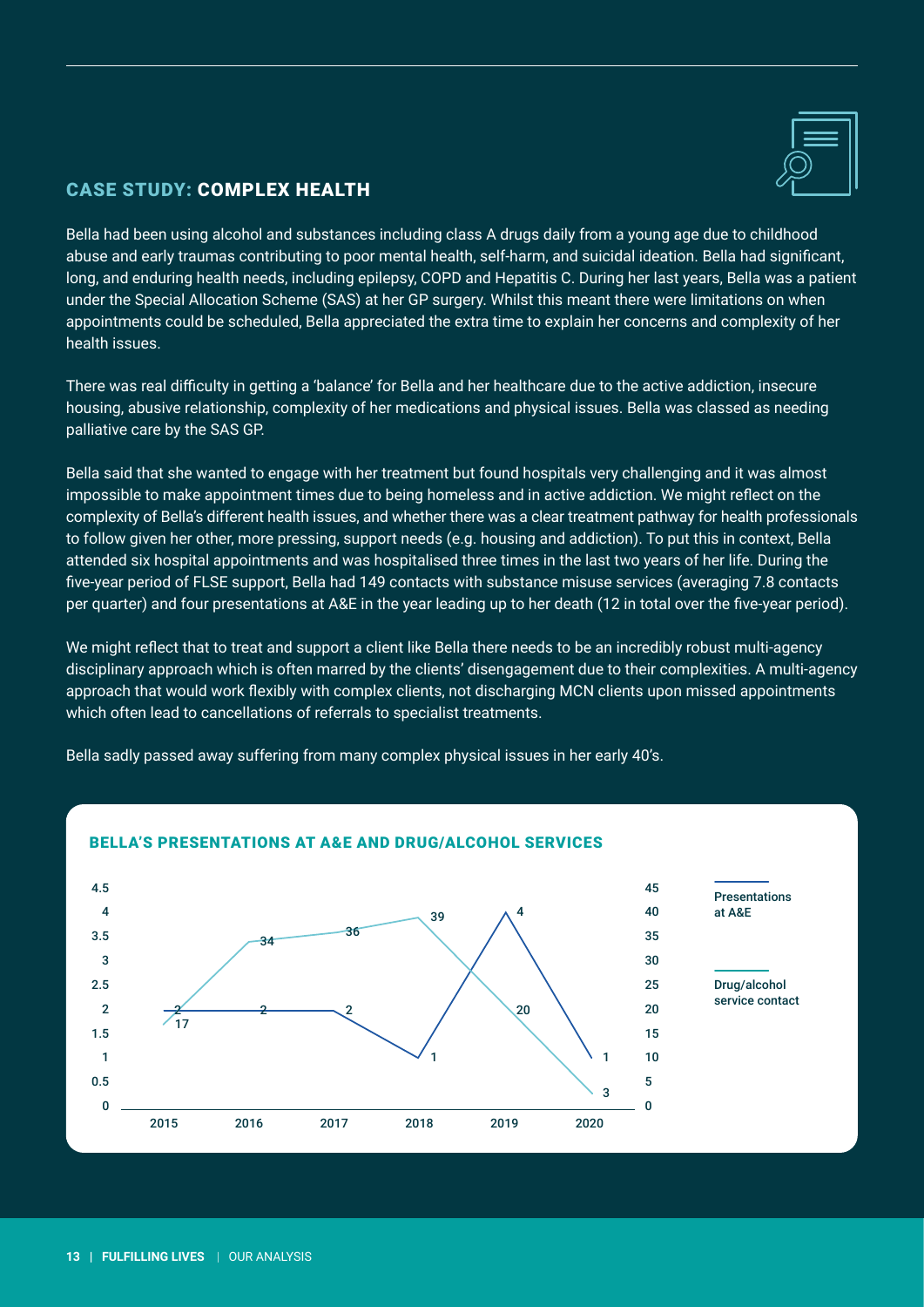

### CASE STUDY: SEEING PEOPLE THROUGH A TRAUMA LENS

Robin is an amalgamation of typical childhood history of the women supported by FLSE, all of whom experienced complex traumas from a young age and are often misunderstood in their behaviours. Robin grew up in a lowincome family with both parents experiencing mental health and substance addiction struggles. Witnessing regular Domestic Abuse, strangers and her parents using drugs in the house, experiencing being abused, neglected and often hungry as food supply was sporadic. Robin and the little brother she had to care for, did not feel safe and felt they did not have a 'home'.

At school Robin was often falling behind and would be in trouble for daydreaming and being unable to concentrate, given punishment and told she was rude and lazy. Robin's behaviour is a classic example of how trauma presents in children and more needs to be done to educate our society in identifying trauma in order to get the necessary help and essential early intervention.

When Robin was badly beaten by her dad leading to being hospitalised, social services became involved, but she remained in an unsafe, scary, and un-nurturing home. Robin became a looked-after child following sexual abuse she experienced under her parents' care, moving around a lot due to behavioural issues and told she was unmanageable.

Due to the traumas and neglect throughout her life, Robin was now moving in circles where she was made to believe she was being loved and cared for by being given attention and gifts. Robin felt important, but it left her open to exploitation, being introduced to class A drugs and groomed into sex work.

Robin entered several abusive relationships after leaving care and started living in a homeless hostel, not engaging with staff, disobeying the rules, and often being evicted from accommodation. Suffering from poor mental health, psychosis, and numerous suicide attempts, a referral to mental health services was unsuccessful as her active substance use meant she did not meet the complex criteria to access this support.

Many services discontinued attempts to support Robin as she was either too hostile to work with or didn't engage, leaving Robin feeling helpless and stuck. Robin was referred to FLSE by other services as a last resort to engage in support. FLSE were able to offer tailored, trauma-informed, and flexible support, enabling Robin to learn how to form healthy relationships and attachments, essential to learning how to relate to others in a positive way after experiencing severe neglect and trauma.

Throughout FLSE's work, our client facing workforce had regular access to clinical supervision, enriching the workers' knowledge of traumas and being able to see clients through a 'therapeutic lens'.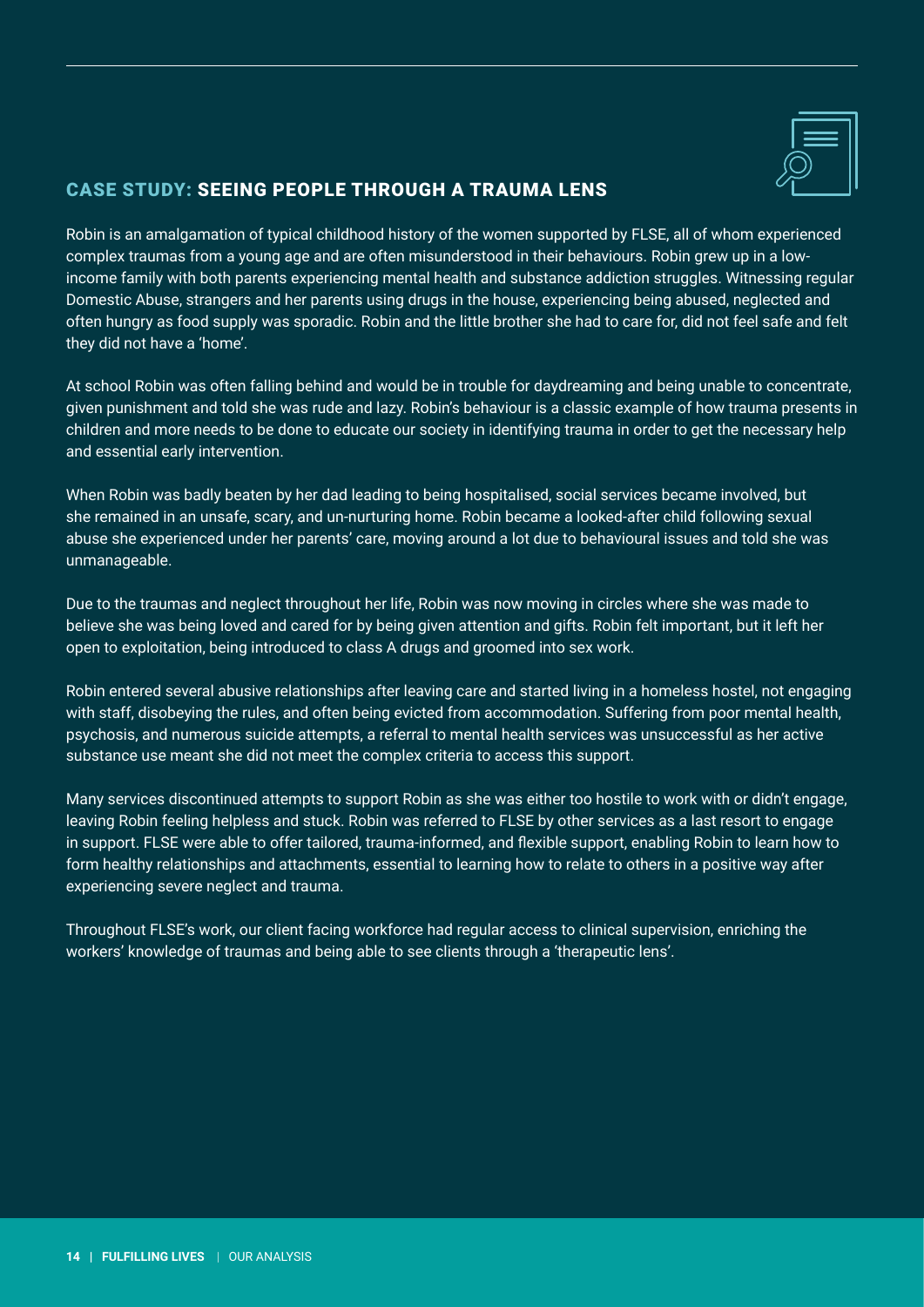### <span id="page-14-0"></span>2.6 NEGATIVE HOSPITAL EXPERIENCES

Our case studies suggest that healthcare services can sometimes be stigmatising in their language and practice and lack the processes to communicate effectively with agencies who are supporting the client. Healthcare services are often unaware of trauma presentation and unable to support the specific needs of long-term alcohol and substance use.

In the general population, people with multiple co-occurring long-term health conditions usually access several designated clinics to manage their health. Whereas self-neglect from early childhood trauma means that the FL client group rarely prioritise their health needs and rely on scarce GP appointments or on A&E to address urgent or emergency care.

Examples of negative hospital experiences witnessed by a FL Specialist Worker, for the clients who died in hospital include:

Client with multiple chronic conditions presented at A&E three times within a 6-month period and each time was told she had been given "life-saving treatment". A safeguarding adult nurse stressed the need for multi-agency working in discharge planning and a FL specialist worker was asked to be contacted before discharge. However, **the client was always discharged without any notification.**

After reading she had alcohol related liver disease the consultant said, "I will see her at some point, but I have other people to see who are very poorly".

Regarding stronger medication I heard a consultant say, "give her whatever, give her anything". [A client dying from liver disease].

Regarding basic support needs for a client, one nurse was very abrupt and did not show any patience when the client was struggling to stand up, did not have time to support the client to the toilet and the commode wasn't easily available (only one per ward), had to request water daily for the client and was offered food even though there was a 'Nil by mouth' sign above her bed. [A client who was experiencing ongoing domestic violence, suffered mental health issues, severe liver disease and pancreatitis].

These examples demonstrate the need for a system where people with MCN who enter hospital are given support that meets their multiple needs, particularly regarding discharge and followup care needs.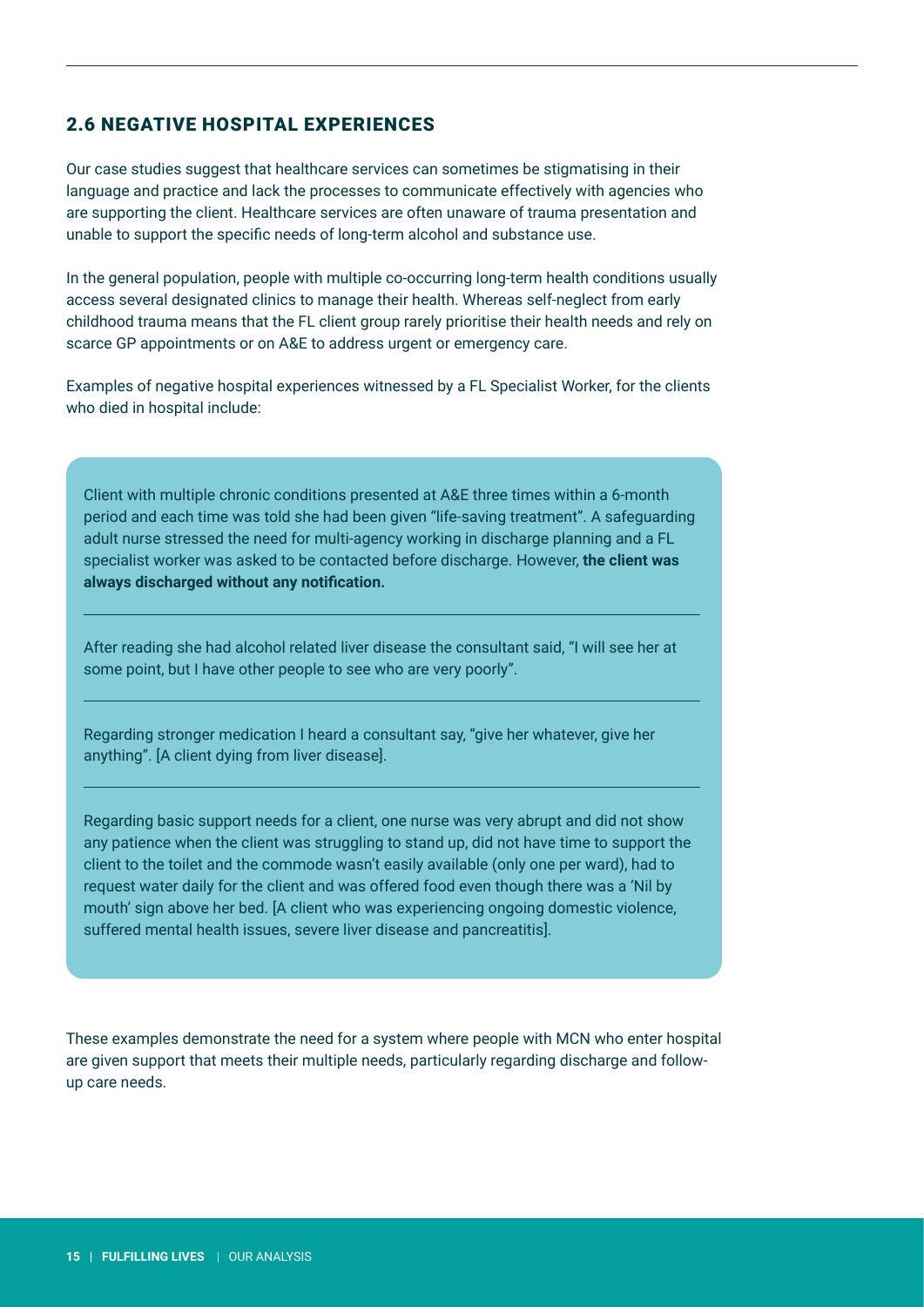### <span id="page-15-0"></span>**3. OUR RESPONSE**

In this section we will highlight some of the initiatives that FLSE has taken forward at a local, regional, and national level to address the health inequalities raised in our analysis of clients who died from preventable and treatable causes in hospital.

### 3.1 IMPROVING PRIMARY HEALTHCARE ACCESS

FLSE's Bright Spots project is committed to improving access to, and coordination of, primary care to better address the needs of people experiencing MCN. The aim is to understand what 'good' providers of primary healthcare are doing to unlock better outcomes to inform and influence other services and key decision makers. The FLSE subgroup identified some services as 'good' providers, including ARCH Healthcare, St John's Ambulance, the East Sussex Rough Sleeper Initiative (RSI) Project and Seaview Project.

Following interviews with these providers about their work to support people with MCN, some of the group's main findings were:

- Drop-ins are the preferred way for people experiencing MCN to access healthcare support followed by outreach and text messages.
- Lack of stigma from staff is key to establish human, kind and trusting relationships.
- Multi-disciplinary approaches and meetings across services are necessary to provide the holistic support that patients need, including healthcare support.
- Experts with lived experience need to be included when starting to set up new services to inform operating principles and practices.

The **top 3 tips** to improve health services for people with MCN are:

- **1.** providing services in a flexible way.
- **2.** a collaborative approach between services (not just signposting).
- **3.** investment in staff training and resources.



Providers of effective services offered staff training in the following areas:

- mental health first aid
- trauma-informed approaches
- housing, debt, and benefits advice
- Substance misuse problems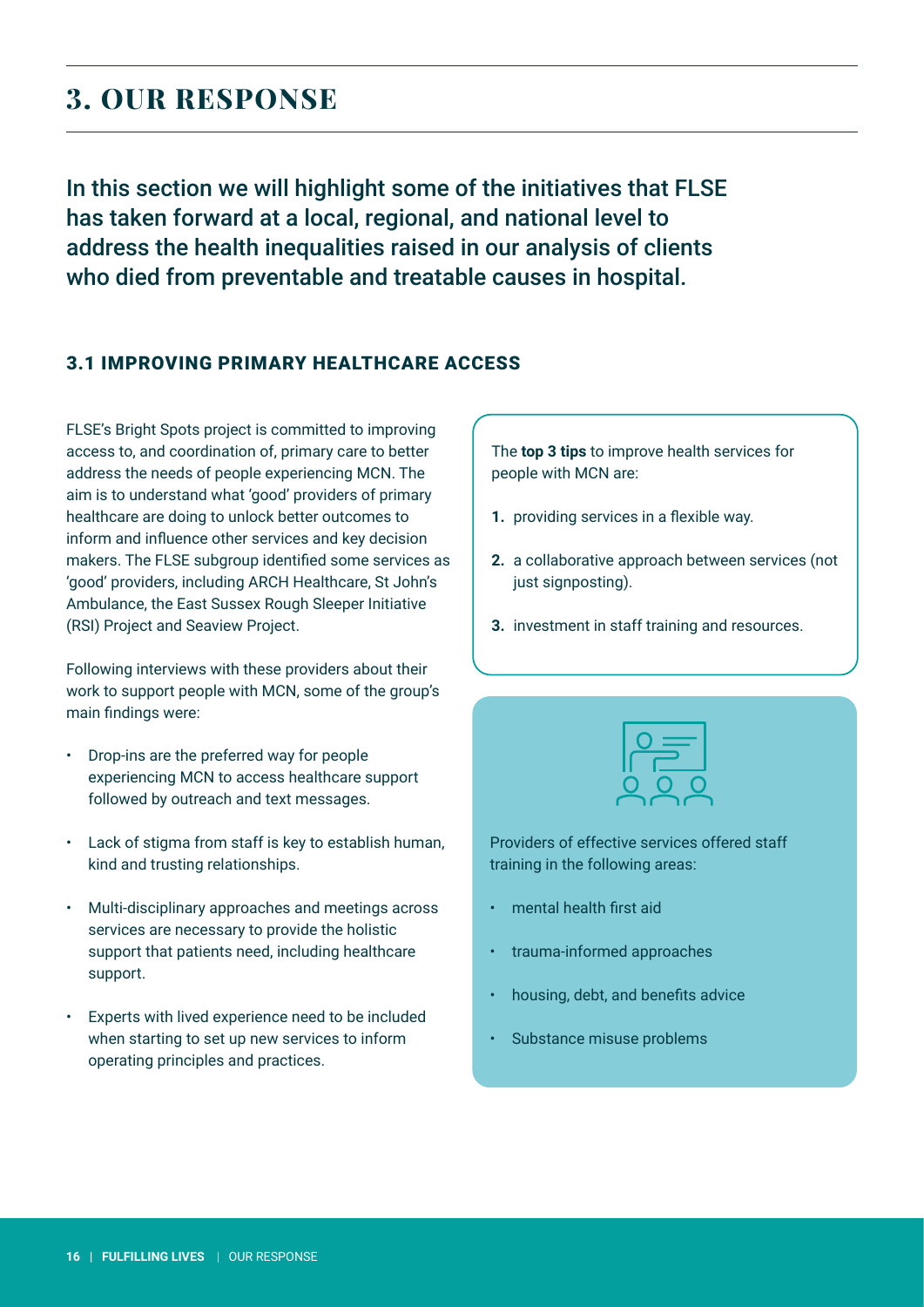### <span id="page-16-0"></span>3.2 IMPROVING WOMEN'S SPECIFIC HEALTHCARE SERVICES

In June 2021 FLSE fed into the government's ['Women's Health Strategy Review'](https://www.gov.uk/government/consultations/womens-health-strategy-call-for-evidence/womens-health-strategy-call-for-evidence). It was recognised by the Secretary of State for Health and Social Care that, "For generations, women have lived with a health and care system that is mostly designed by men, for men."

In response, we recommended support for:

- Women only spaces in healthcare settings, such as sexual health clinics.
- Specialised healthcare services for women with MCN.
- Making appointments should be flexible (not only online or phone) and offer walk-in clinics.
- The frailty score should be used for women (and men) with MCN to offer healthcare services more quickly, using the 'Edmonton Frail Scale' (Rolfson et al., 2000).
- Making trauma-informed approaches training compulsory to all healthcare professionals.
- Improved coordination of support services for those with comorbid mental health and substance misuse conditions.

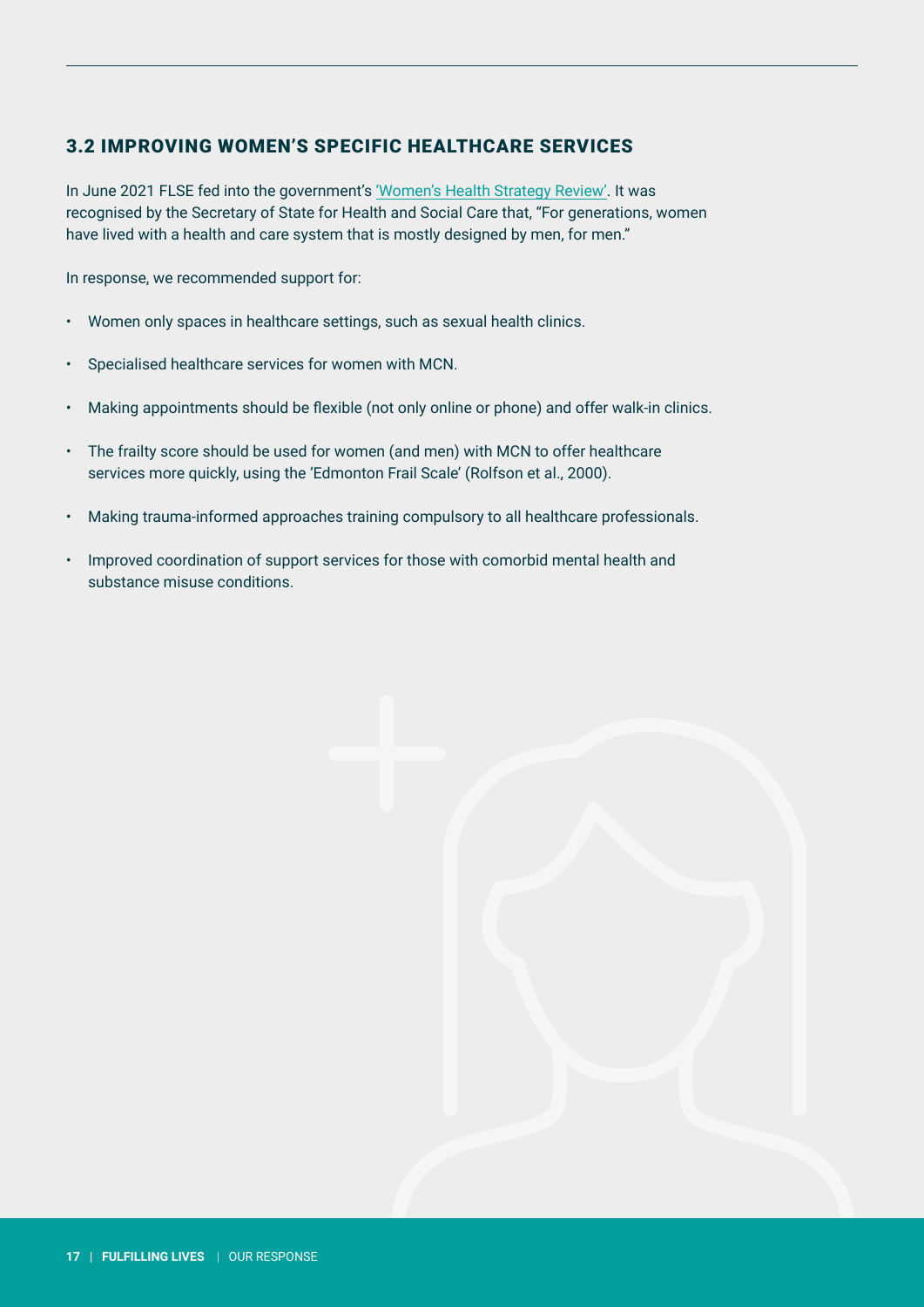### <span id="page-17-0"></span>3.3 IMPROVING HOSPITAL EXPERIENCES

FLSE is collaborating with the Homeless and Inclusion Health Specialist Service (together with partners) in Brighton on an Intermediate Care Step Away Project - see [Homeless Health Inclusion Team \(sussexcommunity.nhs.uk\).](https://www.sussexcommunity.nhs.uk/services/all-services.htm?postid=390823)

The **Intermediate Care Step Away Project** is committed to ensure that when people with MCN enter hospital, they will experience support that meets their multiple needs and that they consistently experience a discharge that includes the follow-up community care needed. The main aspects of the service are outlined below:

- Provides holistic outreach services for homeless patients after being discharged from hospital to a unit within a Brighton homeless hostel for up to 12 weeks in the community, acting as a bridge to patients who would otherwise not be able to get care in the community once discharged.
- Involves a multi-professional team, from advanced nursing and allied health professionals such as occupational therapists (OT's), physios and psychologists who will provide a holistic approach to homeless care not only by providing physical, psychological, and emotional support but also by linking patients into other healthcare pathways.
- Targets people who are currently or are at risk of rough sleeping, frequent users of urgent and emergency care, those readmitted; and patients with a history of rough sleeping who need safe and timely continuity of care from hospital or reablement.
- Works with individuals towards self-management of their health conditions, reestablishing life skills through targeted therapeutic interventions and encouraging functional independence.
- Aims to decrease hospital admissions and increase the quality of life for this patient group, in the longterm.
- Monitors the frailty of patients using certain measuring tools including the 'Edmonton Frail Scale', as defined below, to demonstrate the need for a specific 'one stop shop' model, like the geriatric clinics provided already. Recent research [\(Pathway,](https://www.pathway.org.uk/frailty-among-the-homeless-population-comparable-to-that-of-89-year-olds-in-the-general-population/) 2020 and [King's Fund, 2020\)](https://www.kingsfund.org.uk/publications/delivering-health-care-people-sleep-rough) evidences that people with MCN aged between 30 to 50 years are experiencing very poor health outcomes and chronic long-term conditions, more associated with elderly people.

### EDMONTON FRAIL SCALE (EFS)

Edmonton Frail Scale (EFS) provides an overall score by assessing fitness and frailty of an individual along a continuously graded scale. The EFS uses a five-level scale (ranging from 0-5 for 'not frail' to 12-17 for 'severe frailty') to measure the individual's cognition, general health status, functional independence, social support, medication use, nutrition, mood, continence, and functional performance.

We hope that the Intermediate Care Step Away project will create a more streamlined pathway for homeless people from admission through to discharge from hospital and into community-based support. Having a more streamlined pathway will ultimately improve healthcare for homeless people in the city, decreasing re-admissions.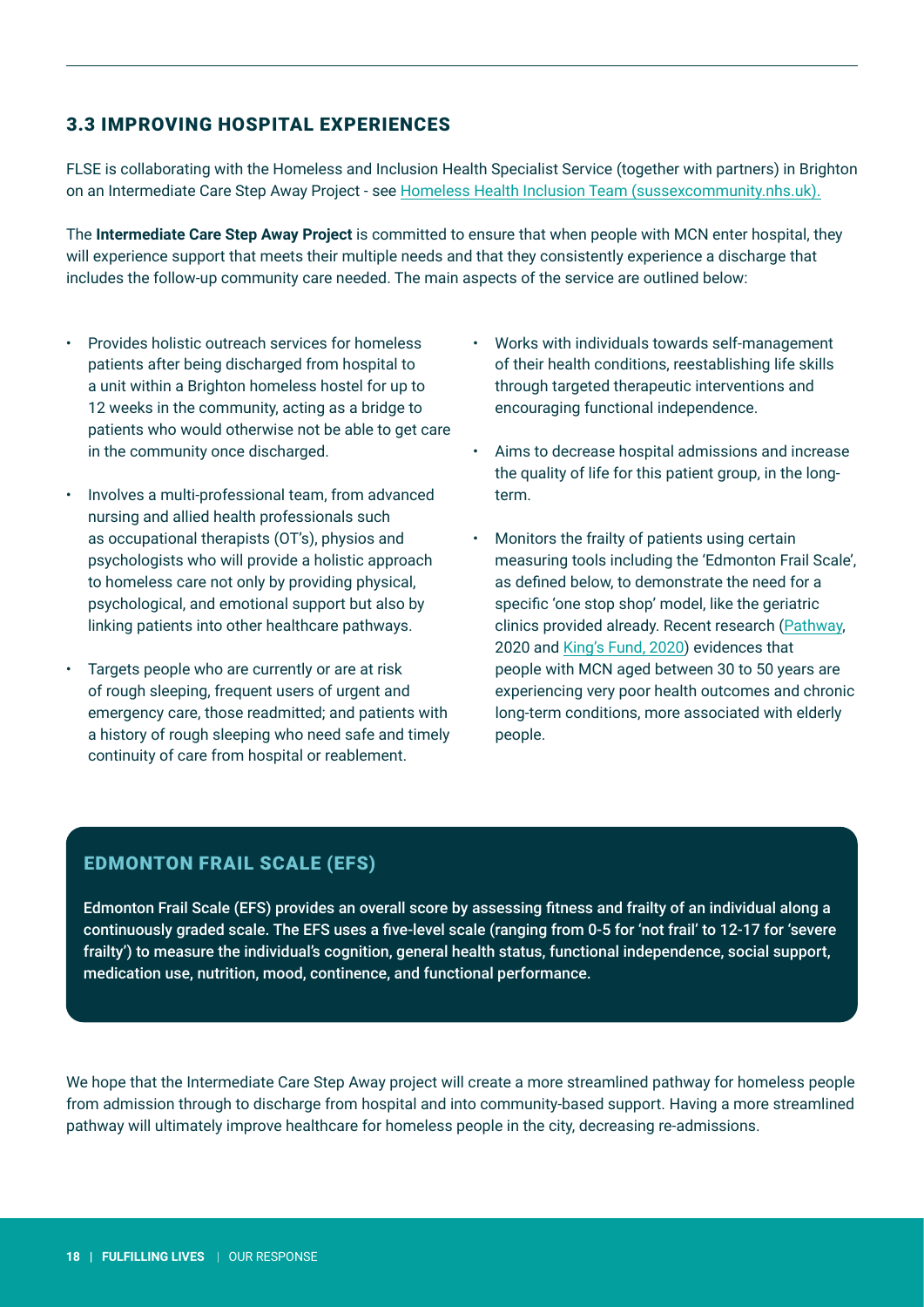### <span id="page-18-0"></span>**4. REFLECTIONS FROM A HEALTH PROFESSIONAL**

We asked Caterina Speight, Clinical Services Manager and Nurse Lead, Sussex Community Foundation NHS Trust, Homeless Inclusion Health Team, how she thought the healthcare system could be improved to prevent deaths of people facing multiple disadvantage.

In Caterina's experience, there have been some patients she has worked with over the years where earlier interventions could have slowed down or prevented premature death of people with MCN. For example, by recognising patterns of deteriorating health or lessening engagement with primary and/or secondary healthcare services to diagnose conditions and prevent disease progression.

## 66

*"For some, however, the idea of going into hospital for any investigations or diagnostic assessments is too much. They have either felt, or have been, judged harshly by professionals who see their addiction first and not the person. They may have past trauma resulting from living or growing up in various institutions".*

**CLINICAL SERVICES MANAGER AND NURSE LEAD, SUSSEX COMMUNITY FOUNDATION NHS TRUST, HOMELESS INCLUSION HEALTH TEAM.**

Some of the key areas for improvement which Caterina has identified in her work include:

**Having a single trusted healthcare professional or keyworker** in the community to help people with MCN to attend appointments, which can often be chaotic or frightening for them.

**Rapid Access Clinics** which would allow people with MCN to be treated in one day for a range of different conditions, overseen by one consultant to help create trust and encourage engagement.

**Educating frontline workers** to recognise signs and symptoms of patients deteriorating to help prevent their conditions worsening or to support with palliative care where needed. This work has already begun.

Ultimately, deterioration of health for people with MCN could be prevented from moving into an advanced ill health state through earlier interventions into a more trusted environment, diagnostics with good follow-up and triaging people with MCN directly to the right clinical services in the community.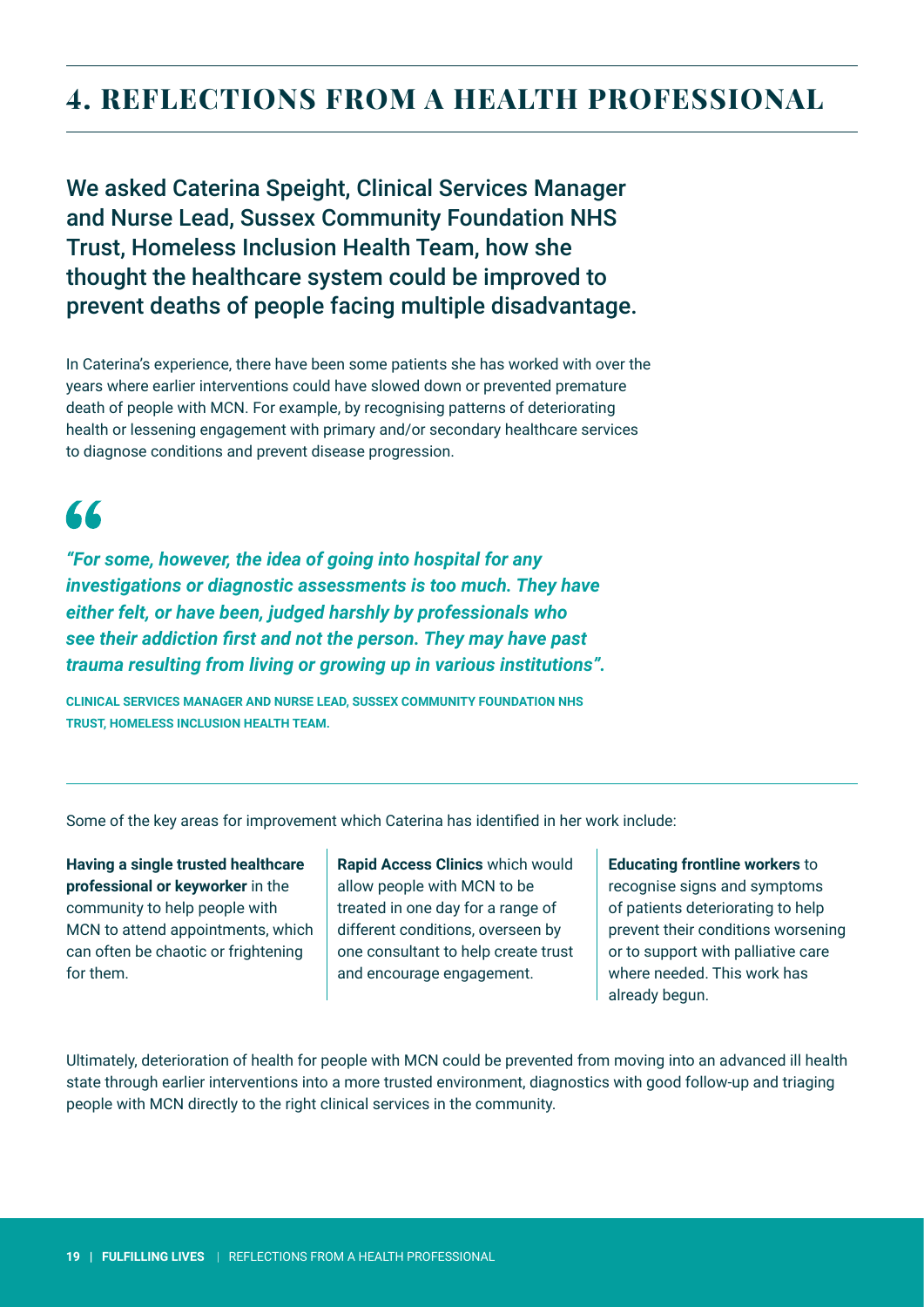### <span id="page-19-0"></span>**5. CONCLUSIONS**

People with MCN face significant health inequalities, much higher levels of premature death and are far more likely to suffer from long-term physical and mental health conditions than the general population.

Our data demonstrates that overall FLSE clients improved in all areas of their strengths and needs with specialist support, measured with the Homeless Outcomes Star tool but not as much as we had hoped in the areas of physical and mental health. Our assertive outreach workers have been able to register all clients with a GP during the time they were supported by FLSE and supported to engage with other specialist services. However, even with this support, our data, using Homeless Outcomes Star, indicated that physical health was the least improved area for individuals with MCN, closely followed by emotional and mental health, owing to structural disadvantages. This is backed up by the Chief Medical Officer's recommendations, based on the report's conclusions that deprived coastal communities in East Sussex face structural disadvantages and as such, have higher numbers of individuals experiencing MCN.

Even when really in need of medical treatment, people with MCN struggle to access it due to complex trauma experiences. Some of the reasons include fear of being around others due to domestic abuse, mistrust of public services after removal of children from their care, experiences of stigma with alcohol and drug addictions, memory impairment, depression, suicidal thoughts, chronic self-neglect, and anxieties resulting in isolation from support networks.

Adverse Childhood Experiences (ACE) increase the risk in adulthood of chronic diseases. According to [recent research,](https://bmcmedicine.biomedcentral.com/articles/10.1186/1741-7015-12-72) an increased level of ACEs is linked to the development of heart disease, cancer, chronic lung disease, and diabetes. Multiple adverse experiences in childhood are also linked to unintended pregnancies and being a victim or perpetrator of violence. When people with MCN do present at acute or primary care settings, they are likely to need urgent medical attention. To encourage and engage people with MCN in treatment and management of their healthcare needs requires a healthcare system that offers flexibility, joined-up services, and greater awareness of trauma-related conditions. The analysis in this report clearly demonstrates the need for Integrated Care Systems (ICS) which are designed to coordinate the organisations which provide health and social care across an area, including NHS, local councils, and other key partners in the voluntary and community sector. The aim of working together to improve healthcare and reduce inequalities between different groups will help ensure patients experiencing MCN are rapidly triaged to the right support pathway. We are pleased to see that the ICS in Sussex now has a trauma-informed workstream, in recognition that trauma has the effect of limiting a person's ability to interact with care.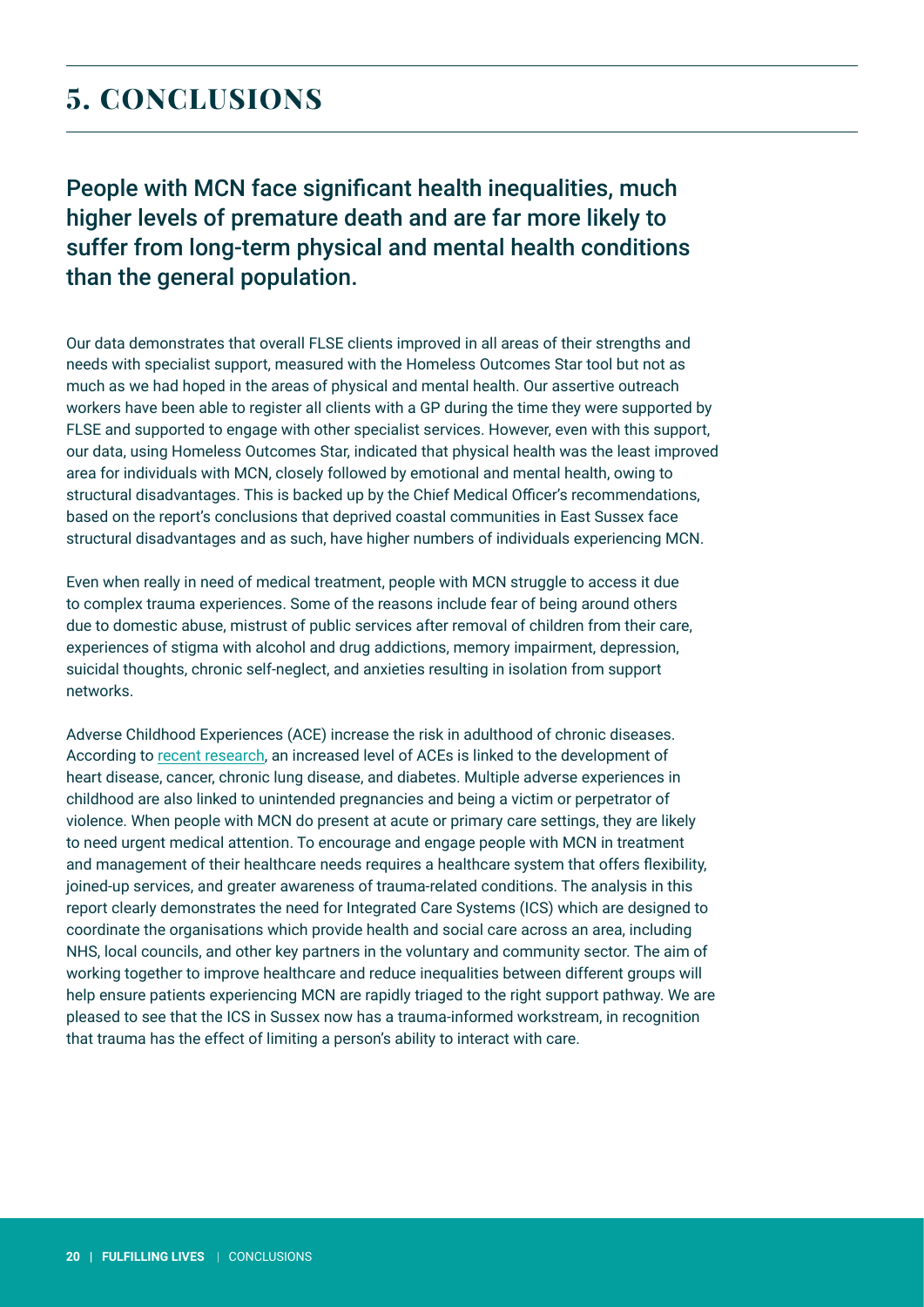This study on the clients who died, albeit based on a relatively small sample, appears to indicate that women are at a significantly higher risk of premature death from preventable or treatable causes then men. This finding is also reflected across the whole FLSE caseload, with women reporting consistently higher levels of physical health problems than men. This study found that access to A&E increased considerably for women with substantial support from FLSE, compared with most of the men who died on the FL caseload from accidental or sudden causes. Nonetheless, these interventions were too late and could not fully address the complex and often advanced health and social care needs without immediate and full support across all services and agencies involved. The case studies highlight the additional complexity of women's needs, particularly around domestic abuse, sexual trauma, and unsafe accommodation, exposing certain gaps in services for women. The healthcare system needs to offer women-only spaces in healthcare settings, greater flexibility for appointments without risk of losing healthcare access, a non-judgemental and trauma-informed approach by healthcare professionals and specialised women's healthcare services.

The negative hospital experiences highlighted in this analysis, including the lack of processes to communicate with agencies, present the demand for a robust multi-agency approach for people with MCN, as hospital in-patients and in their discharge planning. This should ensure ongoing health and social care needs are met so repeat returns to A&E can be avoided or significantly reduced. Stigmatising practice in healthcare settings calls for a system which prioritises multiple disadvantage and trauma training for health professionals, and the wellestablished links between trauma, alcohol & substance misuse, and behavioural issues. These systemic changes would significantly improve the experiences of people with **MCN.**

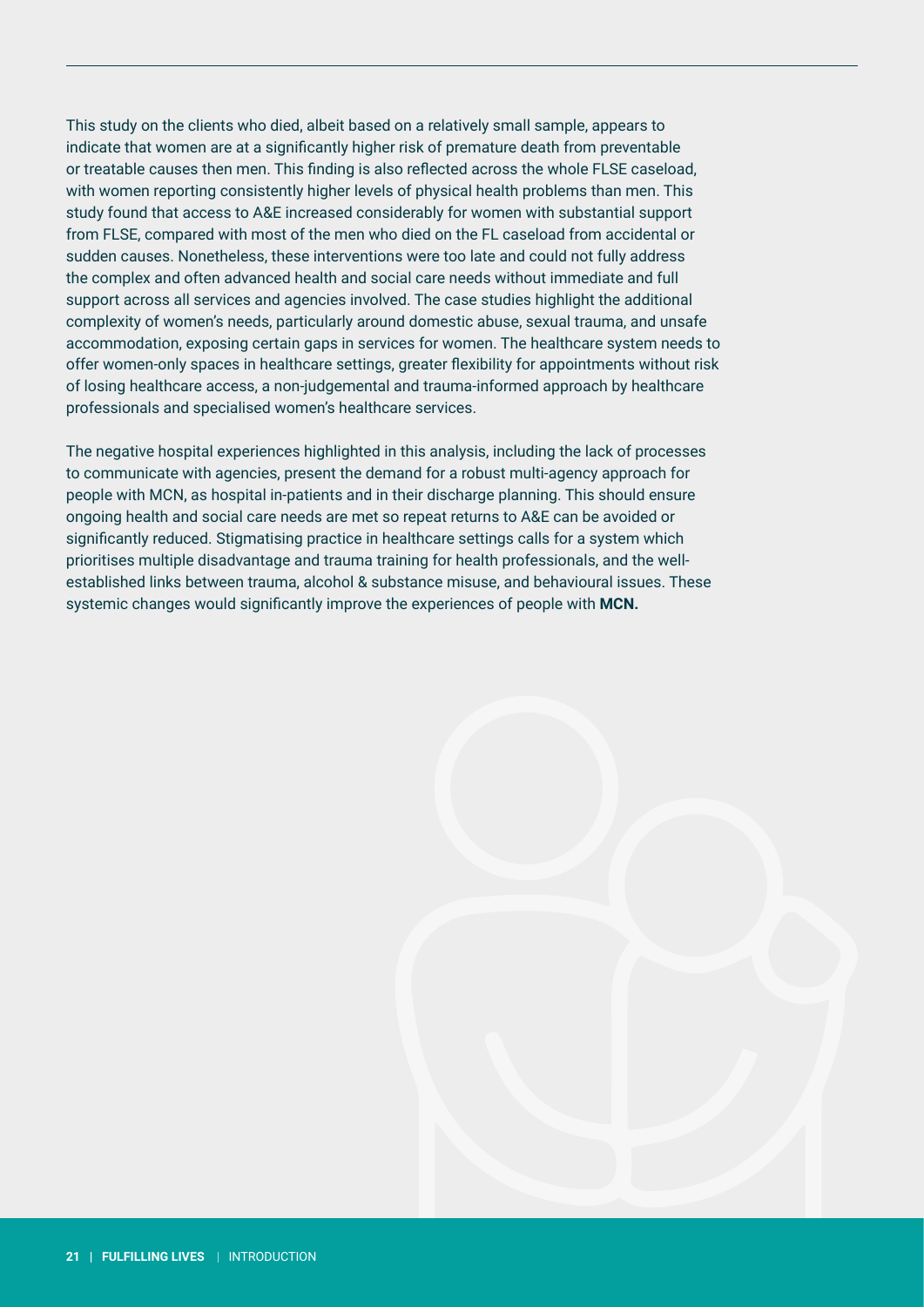### <span id="page-21-0"></span>**6. RECOMMENDATIONS**

To avoid premature, preventable, or treatable mortalities of people experiencing multiple and complex needs (MCN) we would hope to see all the following recommendations taken up in time, with a staged timetable to be agreed amongst the key stakeholders for immediate, medium, and more long-term changes:

### **IMMEDIATE:**

- Setting up a local review process to monitor deaths of people experiencing MCN and assess progress in improving health inequalities within the local community.
- Hospitals to record details of the client's support network, including community-based professionals trusted by the patient as part of discharge planning.
- People with MCN are triaged to the right support through one pathway, under a streamlined system from admission through to hospital discharge into community health services.

### **MEDIUM-TERM:**

- Providing mandatory training for all healthcare professionals and anyone working in a healthcare setting; including mental health first aid, trauma-informed approaches and alcohol and substance misuse.
- More flexible primary and secondary care, using more drop-in services, outreach services and arranging appointments in more flexible ways.

### **LONG-TERM:**

- Frailty health scores to be used as a screening tool for people with MCN to proactively improve physical health needs and provide rapid access to treatment.
- Women only spaces in healthcare settings and specialised healthcare services for women with MCN.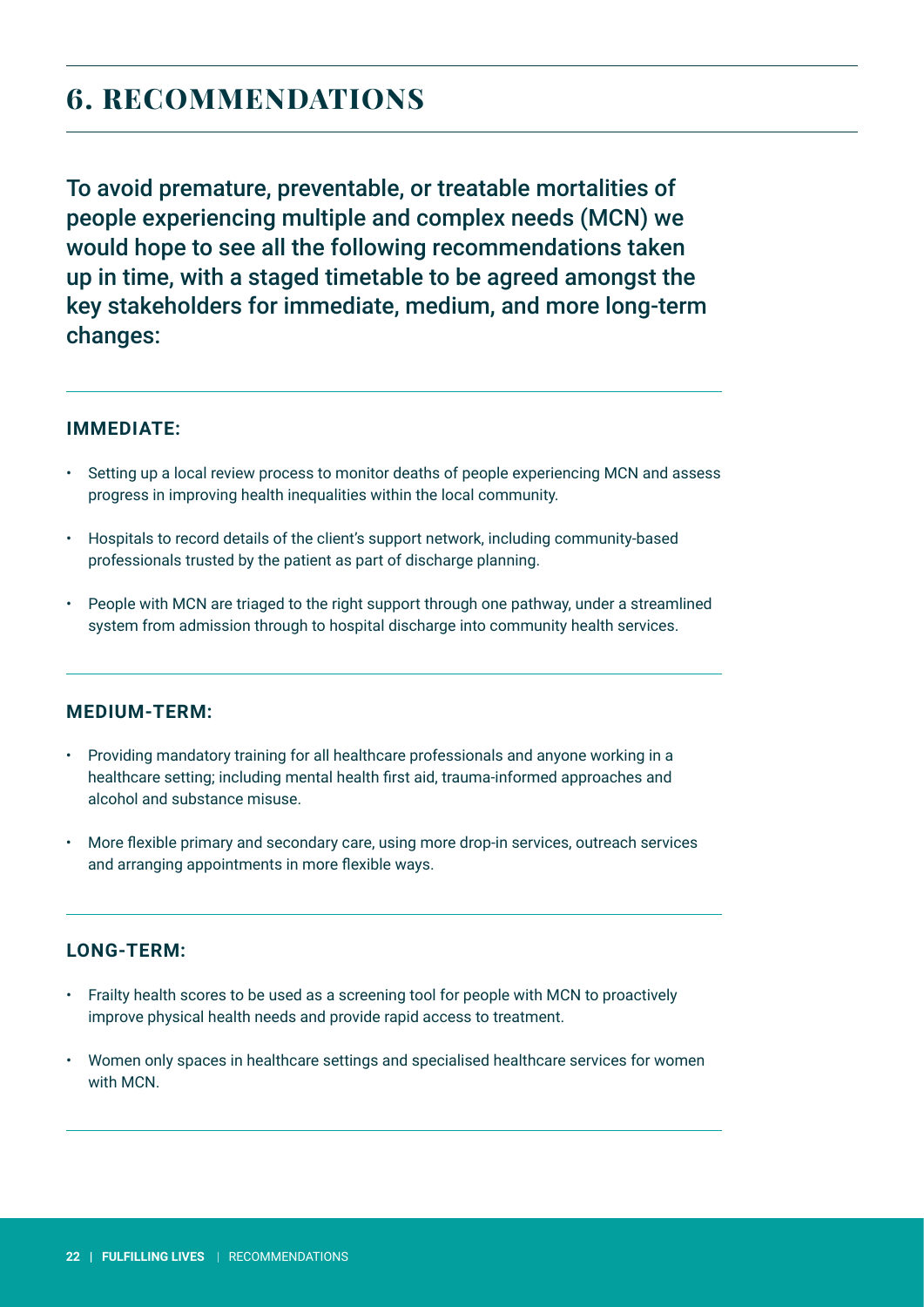### <span id="page-22-0"></span>**ACKNOWLEDGEMENTS**

We would like to acknowledge and thank everyone who contributed to this report by discussing ideas and giving feedback.

For further information about this report, please contact [charlotte.cooke@sefulfillinglives.org.uk](mailto:charlotte.cooke%40sefulfillinglives.org.uk%20%20?subject=) 

For further information about Fulfilling Lives South East Partnership, please visit <https://www.bht.org.uk/fulfilling-lives>